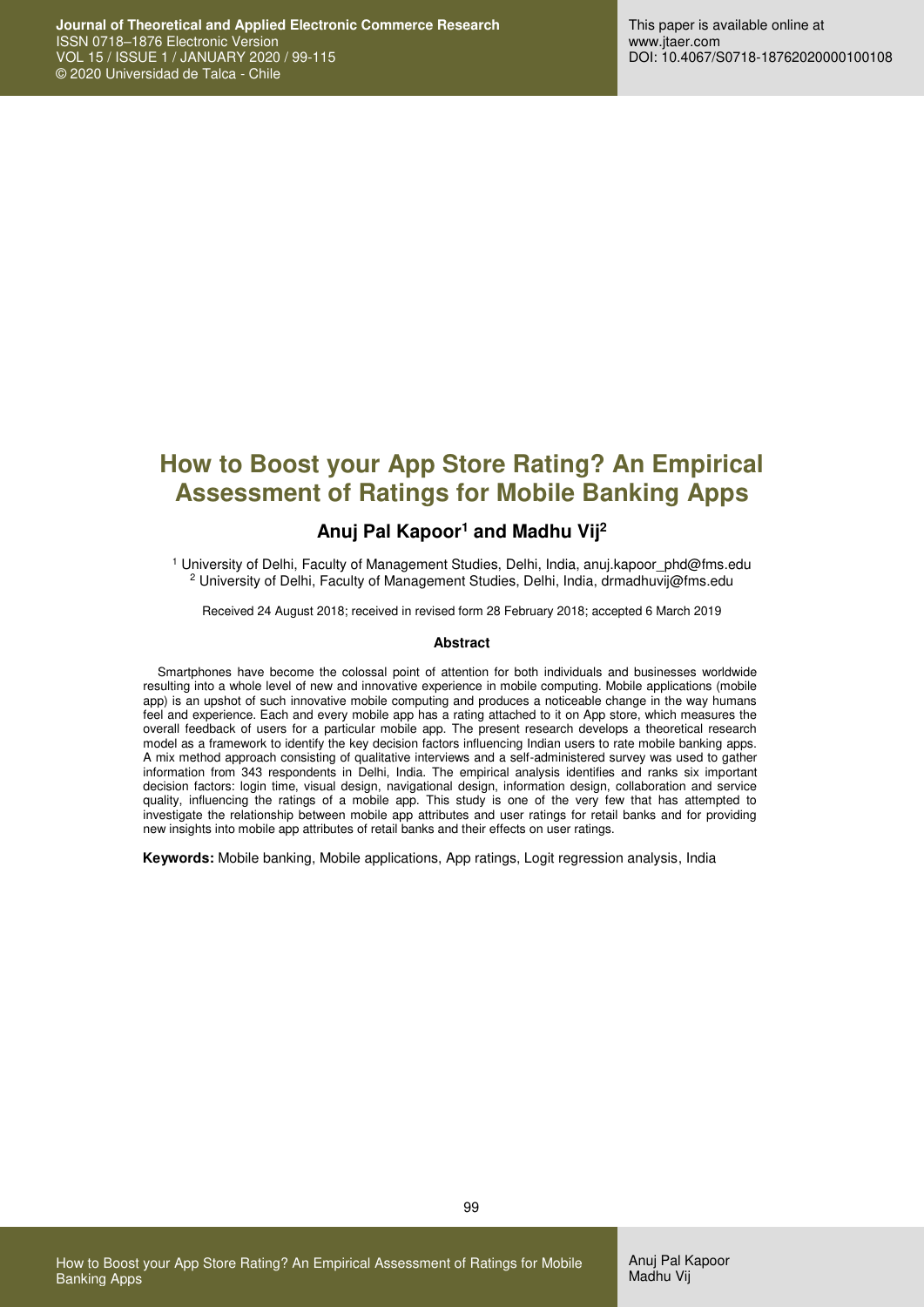# **1 Introduction**

In the early 2000's, the application of third generation (3G) mobile communication technologies triggered mobile commerce development across the world. Subsequently, the switch from feature phones to smart phones begun and the adoption of smart phones was embraced globally. According to [20], there will be more than three billion Smartphone users, or one-quarter of the global population, by 2020. In India, the e-commerce market is expected to grow to US\$ 200 billion by 2020 due to the rise in Smartphone penetration and the launch of 4G networks along with increasing consumer wealth. According to a report [52], Smartphone penetration in India reached 32% as of Nov 2017.

A unique trend which has picked up with the introduction of smart phones is the mobile apps. In simple words, a mobile app is a software application developed specifically for use on small, wireless computing devices, such as smart phones and tablets, rather than desktop or laptop computers. The rapid adoption of smart phones and subsequent development of mobile applications (*app* or *apps* hereafter) have been changing the ways in which customers interact with a brand. India is the world's fastest growing market for mobile apps [1]. Over 6 billion apps have been downloaded in India [52] and account for more than 50% of time spent on digital media [40], suggesting that apps have deeply penetrated into the daily lives of Smartphone users. With the development and growth of the Internet and e-commerce, the user-generated data have also dramatically increased [9]. The most common and used use-generated data are the opinions/feedback given by users [29], becoming one of the cornerstone of the success of e-commerce [16]. For that reason, handling and consumption of this type of information has become one of the main focuses of expert systems [8] and, specifically, in On-line Review Systems or Ratings [21]. As these reviews play an increasingly important role in the decision making process when consuming or buying a product, and as more and more information is made available on-line, identifying and locating appropriate entities to consume (e.g. banking, hotels, movies, etc.) has become an even more complex and difficult task for the users. Consequently, mobile app ratings have become a popular tool for filling this gap.

Mobile stores (Playstore in case of Android; App Store in case of ios) enable users to search for, purchase and install mobile applications and then give feedback in the form of reviews and ratings [45]. A review might contain information about the user's experience with the app and opinion on it, feature requests and bug reports. Hence, ratings are valuable not only to users who would like to find out what others think about an app, but also to developers and software companies interested in customer feedback. User ratings and reviews are user-driven feedback that may help improve software quality and address missing application features [45].

Today, with the aid of mobile apps, everything can be practically purchased online, from daily grocery to flights or hotel bookings, banking online or even buying a house. As per a report titled "Encashing on Digital" [3], India currently has around 45 million mobile banking users, as compared to 0.01 million in 2010, showing a growth of around 450 %. This rapid growth raises interest in academia and turns mobile app into an attractive field of research. This trend of mobile banking indicates a remarkable potential to the banking industry. Financial Institutes have welcomed mobile apps as an additional communication channel to attract new customers and increase brand loyalty among existing ones [60]. They have realized that customers use a variety of app features to perform diverse tasks such as balance checking, money transfer, online payments, online investments and service requests to name a few. Therefore, companies have started to use apps to increase brand awareness and enhance brand experience, resulting in higher sales [60]. Various banks offer mobile apps with multiple functionalities to their consumer; however all of them differ when it comes to user ratings.

App ratings for banking institutions have a strong influence on how the app of a particular bank ranks in app store search results. Let's assume, we have two banks i.e. bank X and bank Y. If the mobile app rating of bank X is higher as compared to bank Y, mobile app of bank X will always appear at the top in the app store. Having good reviews and ratings in an app store help drive organic rankings for mobile app and is also crucial in impressing potential user. The more ratings you have for your app, the better chance you have to get discovered and downloaded. When you search for a keyword in Google Play Store what you get as the search result is your App Icon, App Name, and Ratings. This means that ratings in Play Stores directly contribute to the conversion. In Indian context, users can download mobile app for any bank irrespective of whether the individual has an account with that particular bank. When a user has an option of choosing a particular mobile banking app from over hundreds of mobile banking apps, the app store ratings plays a significant role, in deciding which mobile banking app to choose. App ratings play an important role both in determining the likelihood of a potential user to download the app, and as well as reflection of current user satisfaction with the app and bank's service.

There are plenty of attributes for a mobile app, which influences ratings provided by a consumer. The major contribution of this study is to provide an improved understanding of the factors that influence the ratings given by users on Playstore in case of Android and Appstore in case of Apple ios. A vast majority of the prior literature surrounding the intersection of consumers and mobile apps has focused primarily on consumers' initial acceptance or adoption of the technology. For example, researchers have previously used established frameworks such as the Technology Acceptance Model (TAM) [18] to identify what factors lead consumers to initiate using a particular type of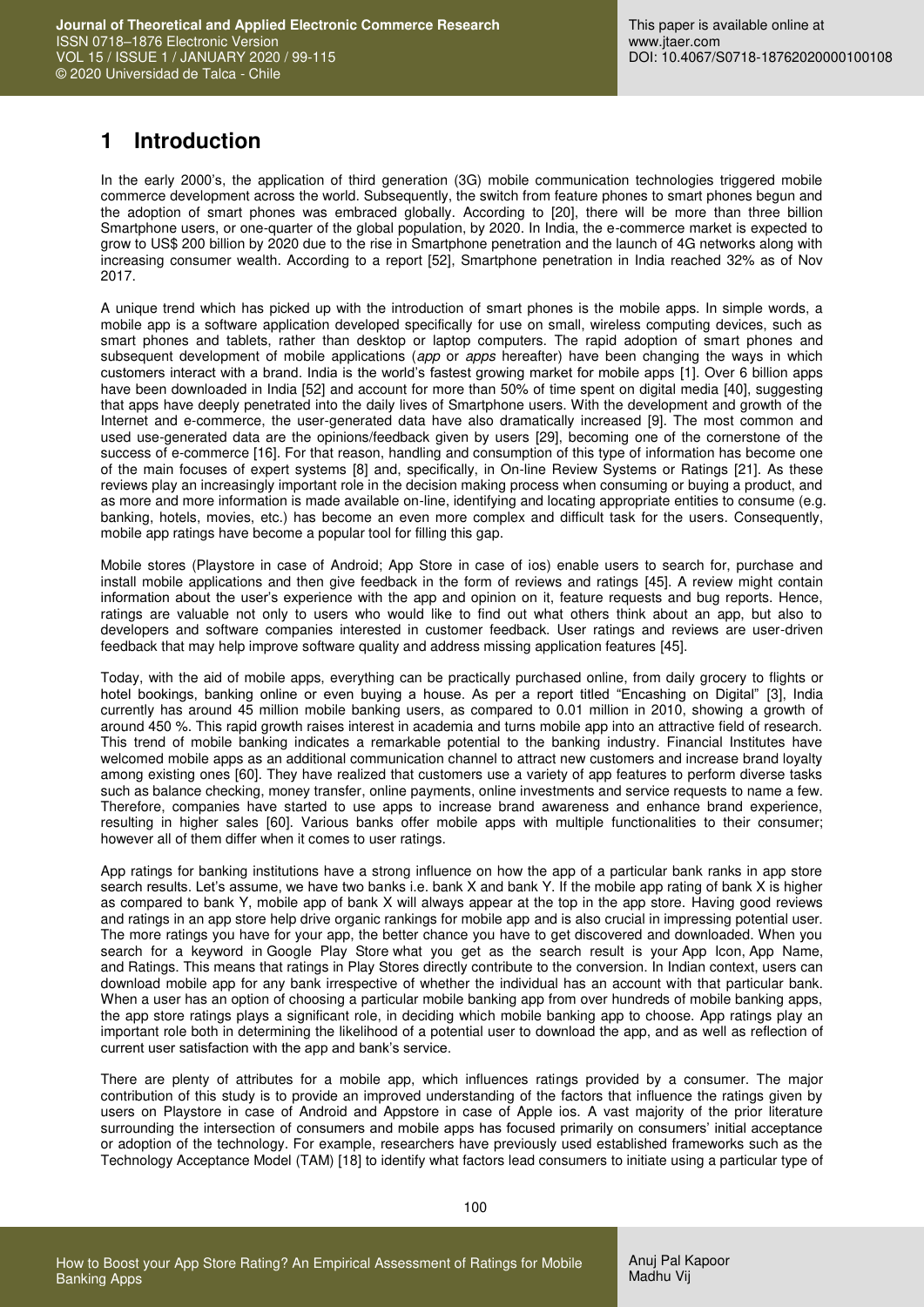technology. Most of the modest research on mobile apps, specifically, centers on antecedents of consumers' initial app adoption [46].

Hence, we aim to differentiate our research from prior work, in part, by moving beyond drivers of initial app adoption. Our goal is to explore consumers' ratings for adopted apps; and analyze the association between mobile app attributes and mobile app ratings. This paper addresses such limitations and examines the mobile app attributes and analyze customer rating for these attributes for banking institutes in India. Our research offers two substantive contributions; first by linking mobile app attributes with ratings, this study provides quantified evidence that shows how attributes of a mobile app impacts customer ratings; second, to expand our understanding of how the use of interactive technology influences usage behavior. Given the issues of using self-reported measures of mobile app use [4], our study adds to the mobile marketing literature by incorporating behavioral measures of app ratings.

To explore the role of mobile app in consumer engagement, the current study developed and empirically tested a model to examine how mobile app attributes influence the mobile app ratings for a consumer. The study focuses on six key attributes – login time, visual design, navigational design, information design, collaboration, service quality and identifies their effect on user ratings. Five of the constructs i.e., visual, navigational, information, collaboration and service quality have been adapted from previous studies whereas the sixth construct, login time is a result of the pre study. Login time basically refers to the time; a particular user takes to login to the mobile app for a particular bank. For example, while login-in to Housing Development Finance Corporate (HDFC) Bank, a user is suppose to key in the customer ID, followed by password and then checking the profile picture. When information from all the three stages matches, a user logs in to the mobile app, whereas in case of Citibank, the user keys in the username and password and logs- in. There are banks, which only asks for a unique ID and with the help of an OTP (One time password) login to the mobile app is possible. The login time varies across banking institutes and thus becomes an essential attribute for a mobile app.

The specific objectives of the current research are:

- To develop a comprehensive theoretical research model as a framework to analyze the decision factors for rating mobile banking apps in India
- To identify the factors that influence Indian consumers' decisions to rate a particular mobile banking app
- To determine the order of importance of the factors that impact ratings for mobile banking apps, on Indian consumers' choices

The information on the decision factors and their relative importance obtained from the comprehensive empirical analysis will benefit future researchers studying consumer behaviors in the mobile banking industry. In particular, researchers who are interested in India's growing mobile banking market will be benefited. The remaining part of this research paper is organized as follows; section 2 contains the theoretical explanation of the hypotheses considering current research findings; section 3 explains the pre study; section 4 explains the conceptual framework guiding the study and section 5 explains the method employed. The results of the study are presented and discussed in Section 6. Section 7 concludes the documented research with limitations along with future scope.

## **2 Literature Review & Hypothesis Development**

There exist quite a number of studies on app ecosystem [10] and online rating and reviews [21]. As these reviews play an increasingly important role in the decision making process when consuming or buying a product, online. These studies have elicited user's preferences through numerical ratings for a particular service or product. One of the first studies, in the field [14] analyzed the features extracted from app descriptions and their relationship to nontechnical information. Previous studies have captured users' preferences by means of numerical reviews (ratings) for products or services, where users have to map their internal preferences to numerical ratings. These ratings are usually coupled with some textual information that enables users to provide additional comments and complete their reviews [9]. Earlier work on customer reviews [24], examined the customer reviews for e-commerce website (Site 1) and its related data mining techniques. Another study [24], proposed different approaches; to map textual review to numerical ratings.

Limited studies have examined the consumer's interest in the attributes of mobile apps and whether the attributes influences the ratings of a mobile app? Some of the relevant research suggests that mobile app attributes are critical external stimuli triggering individual's internal cognitions and emotions [10], [12], [32], [39], [47]. In fact, [10] asserted that three domains of technology product attribute trigger approach-avoidance behavior: product appearance (visual appeal), product performance (usefulness, ease of use, navigation, and innovativeness of technology) and product communicative power (self-expression, information). What makes a mobile app powerful is its interactive nature that allows users to experience the brand through the mobile app attributes [2], [7], [38], [41], [58]. Mobile app attributes cause certain psychological reactions based on the visual and information attributes of a mobile app [47]. User interface attractiveness such as visual and navigation designs were identified as important attributes which enables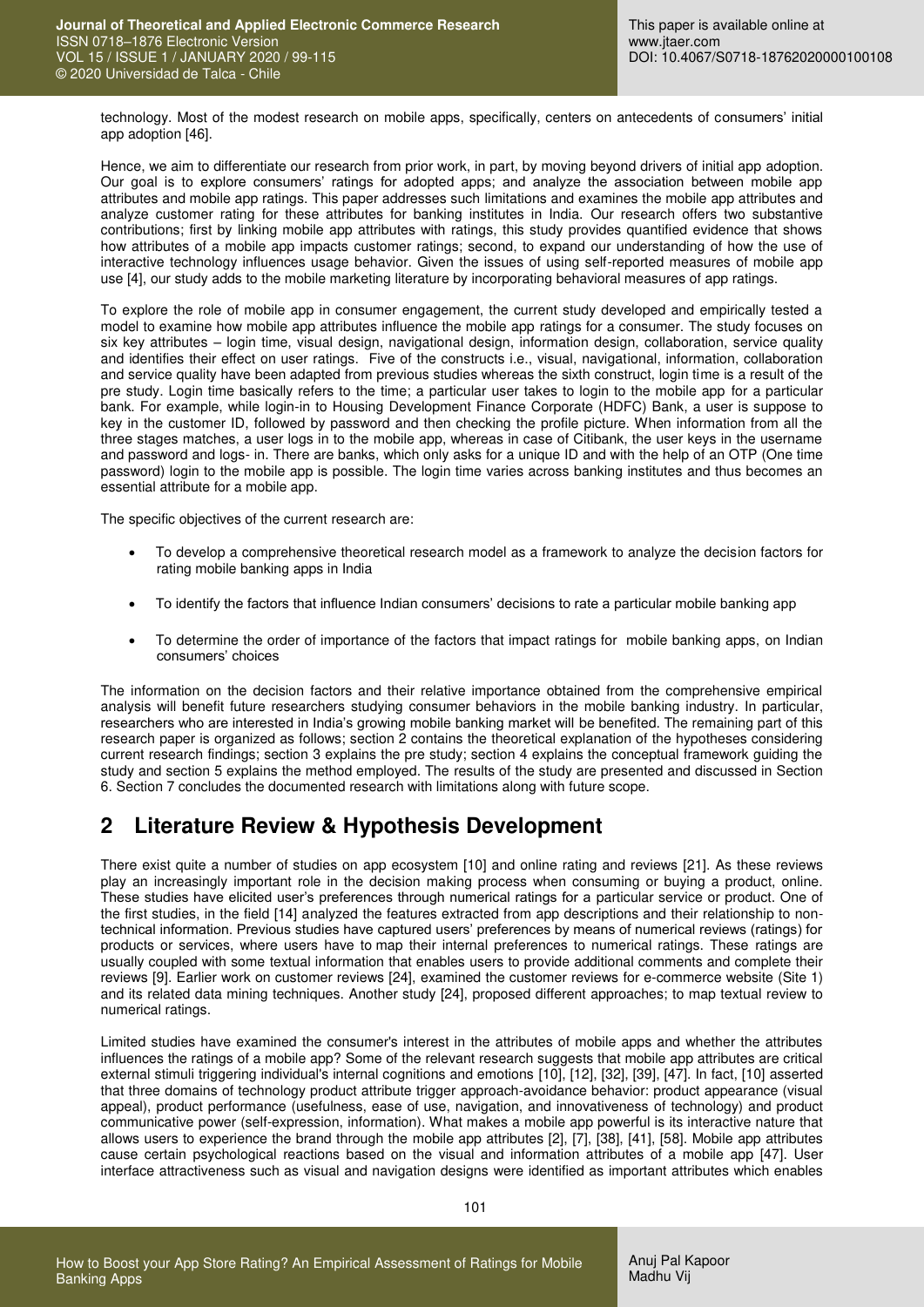users to use a particular mobile app [34]. In case of mobile app of retail banks, information such as account balance, historic statements, purchase history and investments etc. are part of the information design.

Previous studies have also described consumers' ratings and reviews for mobile apps but fewer studies have examined app ratings for mobile banking apps, used in the context of everyday choices about transacting over the internet. Given the fact that limited empirical studies are available to understand customer feedback in terms of ratings and reviews for mobile apps, it is necessary to extend the extant literature by proposing a research model to elucidate what and how mobile app attributes affects users' feedback and result into higher or lower ratings.

### **2.1 Mobile App Attributes and Influence on Ratings**

In this section, we develop the arguments for the research model (Figure 1) and hypothesis. The mobile app attributes identified by prior literature have been discussed along with their influence on mobile app ratings. The identified attributes are (1) Visual design, (2) Information design, (3) Navigational design, (4) Collaboration design, (5) Service quality and (6) Login time, along with dependent variable i.e app ratings.

### **2.1.1 Visual Design**

A growing body of literature has identified distinctive characteristics of mobile devices and discussed their implications. Visual design is one of the most important attribute of a mobile app [34], [44]. The visual design of a mobile app refers to its consistency, aesthetic, and the attractiveness of the website's appearance including images, colors, fonts, shapes, animations, and layout [10], [17]. Visual designs influence users to a great extent while using a mobile app for online purchases [20], [32]. Visual design includes the overall look and feel of the mobile app interface, colors and fonts used, etc. Visual design is a key component of website quality [\[19\] \[](#page-14-0)55] and affects users' experiences while using and interacting with the site [57]. According to a study [53], attractive visual website design sends positive messages to consumers about the quality of the product and the vendor. Better visual designs with an app will lead to a higher level of users' engagement [11]. In a study [50], it was observed that respondents are hesitant to engage with a mobile app which has poor visual appeal. Another researcher [32], confirmed that visual and information attributes of a mobile app are associated with acceptance of mobile apps. A framework was proposed [10], for mobile attributes, which influence customer propensity to adopt mobile apps and also results in engaging experience. Accordingly, visual design was included as the app attributes since it influences a consumers' engagement with a mobile app and resulting into a positive ratings. Therefore the following hypothesis is proposed:

*H1: Visual design has a positive influence on the mobile app ratings for mobile banking apps in India.* 

### **2.1.2 Information Design**

In [47], it was argued that amount on information available increases the engagement of users with mobile apps as they provide all the relevant information to the users. A field study [30] also suggested that amount of information and structure of information in mobile apps, influences users to a great extent enhancing their loyalty towards the brand. A mobile app's information design refers to the apps' ability to deliver relevant, current, and easy to understand information to its users [36]. In case of mobile banking, online transactions involve substantial amounts of information related to products, services and payment [47], the availability of sufficient and relevant information increases trust in online transactions and enhances usage intention. In [11] identified amount of information available for the user about a particular service or product on a mobile app as an important attribute. In case of retail banks, account statement, investment decisions, payment history, historic statements and customer touch influence consumers' ratings to a great extent. Thus, the availability of necessary information and the ease of finding and accessing this information can enhance consumers' decision making and purchasing tasks [36]. In contrast, when consumers are exposed to information that may not be relevant or helpful to the task they want to perform, they become dissatisfied and feel irritated because of the time and cognitive effort and resources that they spent in processing the information [49]. Therefore, an efficient and helpful mobile app information design is expected to result in a high rating. Based on the literature, we propose the following hypothesis:

*H2: Information design has a positive influence on the mobile app ratings for mobile banking apps in India.* 

### **2.1.3 Navigational Design**

The navigational design of a mobile app refers to the organization and structural layout of the pages and content. An app's navigation design has a significant impact on the amount of effort required for a user to navigate or use the app [55]. Thus, an efficient navigational design of a mobile app should provide an easy to use navigation control that allows users to go to the desired pages easily and quickly from anywhere in the app, use the appropriate filters as per their requirements with minimal amount of effort [42]. Online consumers prefer simple and direct navigation design that saves them time and effort in finding what they look for and helps them complete purchase transactions with a minimum number of steps. Navigational design was identified as an important attribute while using mobile apps [10]. Navigation design enables user to navigate through the mobile pages seamlessly, be it scrolling through the menu or multiple links within apps or making the payment on the payment gateways. An uninterrupted experience on the mobile app is preferred by users and increases the usage for a particular mobile app. Speed of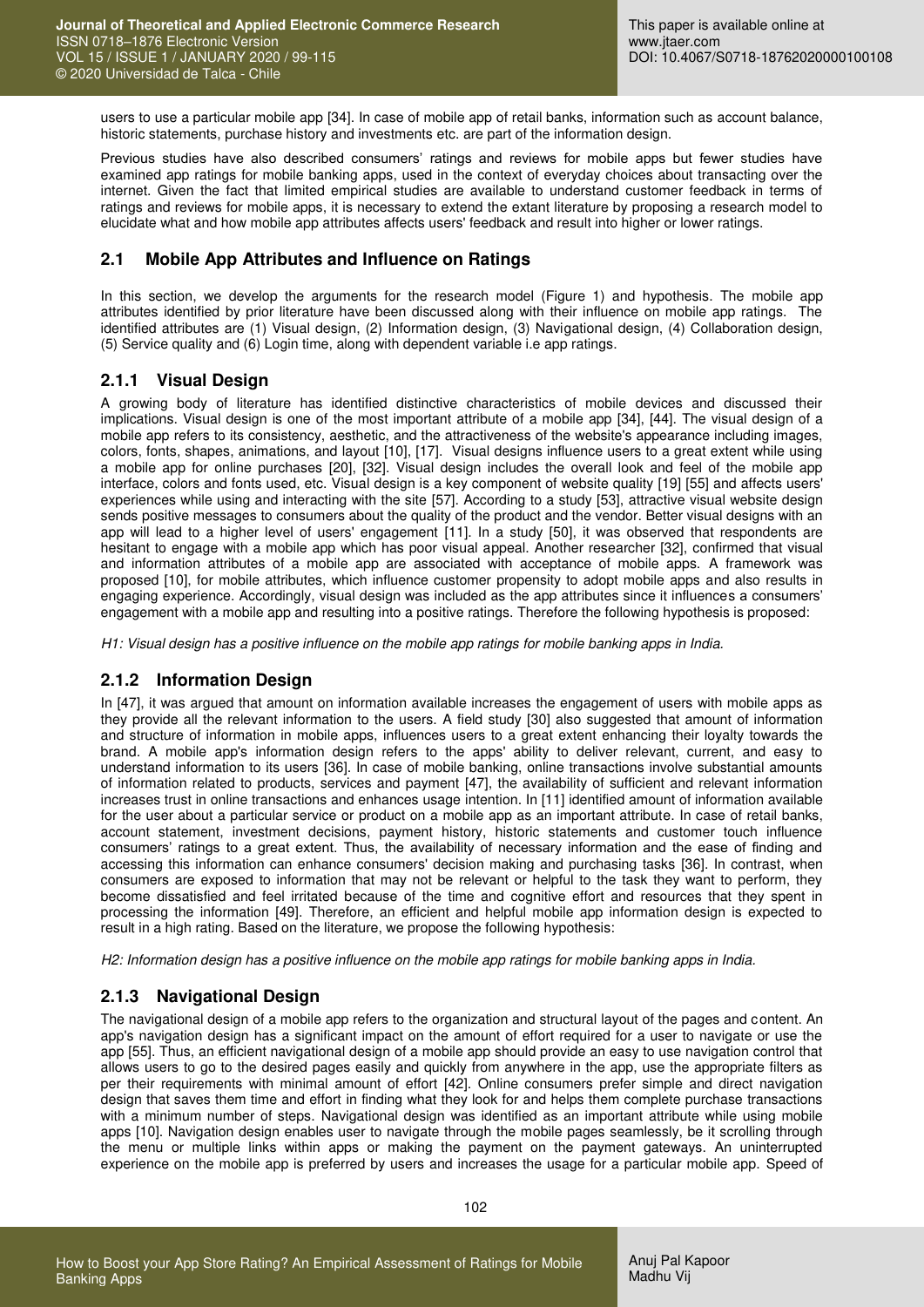mobile apps and navigational design are conceptualized as important usability measures, resulting in higher conversion [57]. Therefore, we hypothesize that:

*H3: Navigational design has a positive influence on the mobile app ratings for mobile banking apps in India.* 

### **2.1.4 Collaboration Design**

Collaboration refers to the alliances between organizations of dissimilar products and services [33]. For example, alliances between Zomato (Online Food Aggragator) and Uber (Cab service provider) are an example of collaboration in the e-commerce ecosystem in India, wherein when a reservation is made at any of the restaurants through the mobile app of Zomato, the user is prompted with a message that an *Uber is 5 min away, get instant 15% off on your ride*. Similarly, alliances between HDFC bank, Site 2 and Site 3 are examples of collaboration in the banking space. Whenever a purchase is made on Bookmyshow (India's largest online ticket company) through PayZapp (HDFC banks mobile app), the user gets an instant 15 % cash back to their mobile wallets. Users in India are very particular when choosing mobile app for a particular retail bank. They prefer banks, which has the highest alliances among the e-commerce players in India and provides cash back or instant discount on online shopping, online transactions etc. Therefore, we hypothesize that:

*H4: Collaboration design has a positive influence on the mobile app ratings for mobile banking apps in India.* 

#### **2.1.5 Service Quality**

Service quality in e-commerce relates to customers' perceptions of the result of the service and perceptions of service recovery [15]. E-service quality is the overall evaluation and judgment of the quality of service, provided by online companies [51]. In case of mobile banking, service quality can be referred to as online chat service provided by the retail bank, online requests such as cheque book issue or PIN generation and multiple touch points, which connect a consumer with the bank such as online support, e-mail service, online requests, query and grievance handling etc.

In a study, the e-service quality attributes were examined [59] and showed that reliability and security are the two most important attributes under e-service quality. In another study [36], it was found that good service quality, in the context of internet retailing, positively influences the attitude of consumers, in turn the purchase intention. Moreover, poor service quality appears to have a negative influence on consumers' decision to transact online [56]. Therefore, the following hypothesis is proposed:

*H5: Service quality has a positive influence on the mobile app ratings for mobile banking apps in India.* 

#### **2.1.6 Login Time**

Additionally, based on the pre study and in line with previous research, this study conceptualized new construct i.e., Login time. Login time refers to the time taken by a user to login to their respective mobile banking apps. Traditionally, a login requires either a username and password or a customer ID and password to login to an account. Nowadays, with enhanced security, additional layers of authentication have been added to the login system and as a result, the time to log-in to a particular mobile app varies as per the retail banks. For example, few banking apps require a username/customer ID followed by account image and a onetime password (OTP) to login to mobile banking whereas some of the banks only require customer ID's and password to login. Login Time as an attribute was identified through multiple focus group interviews with industry experts. Therefore, based on this qualitative research, we hypothesize that:

*H6: Login Time has a negative influence on the mobile app ratings for mobile banking apps in India.* 

## **3 Pre Study**

A pre study was conducted prior to the final survey rollout, to identify the attributes from a customer's point of view. The pre study was based on focus group study of mobile banking users in Delhi. Focus groups enable participants to talk about tacit knowledge and non-reflexive practices. By interacting with others, we shape and reshape our thoughts about things we do more or less consciously [28]. The detailed accounts and explanations given by the participants stimulate associations, which, in turn, produce a rich material [22]. This is particularly useful when studying the use of technology, for example, the mobile phones which are primarily a routine and unconscious action involving inferred knowledge. Finally, the focus group interview is also deemed appropriate in that it is a method capable of producing both breadth and depth of the collected empirical material in a short period of time [43]. Focus group material produces knowledge about actual activities; in this case, mobile banking activities [28]. The analysis presented below draws on material generated from five focus groups. The data collection was carried out during 2017 and 2018. Each focus group consisted of 5-7 participants: a total of 47 people (20 women and 27 men) between 25 and 35 years of age (Table 1).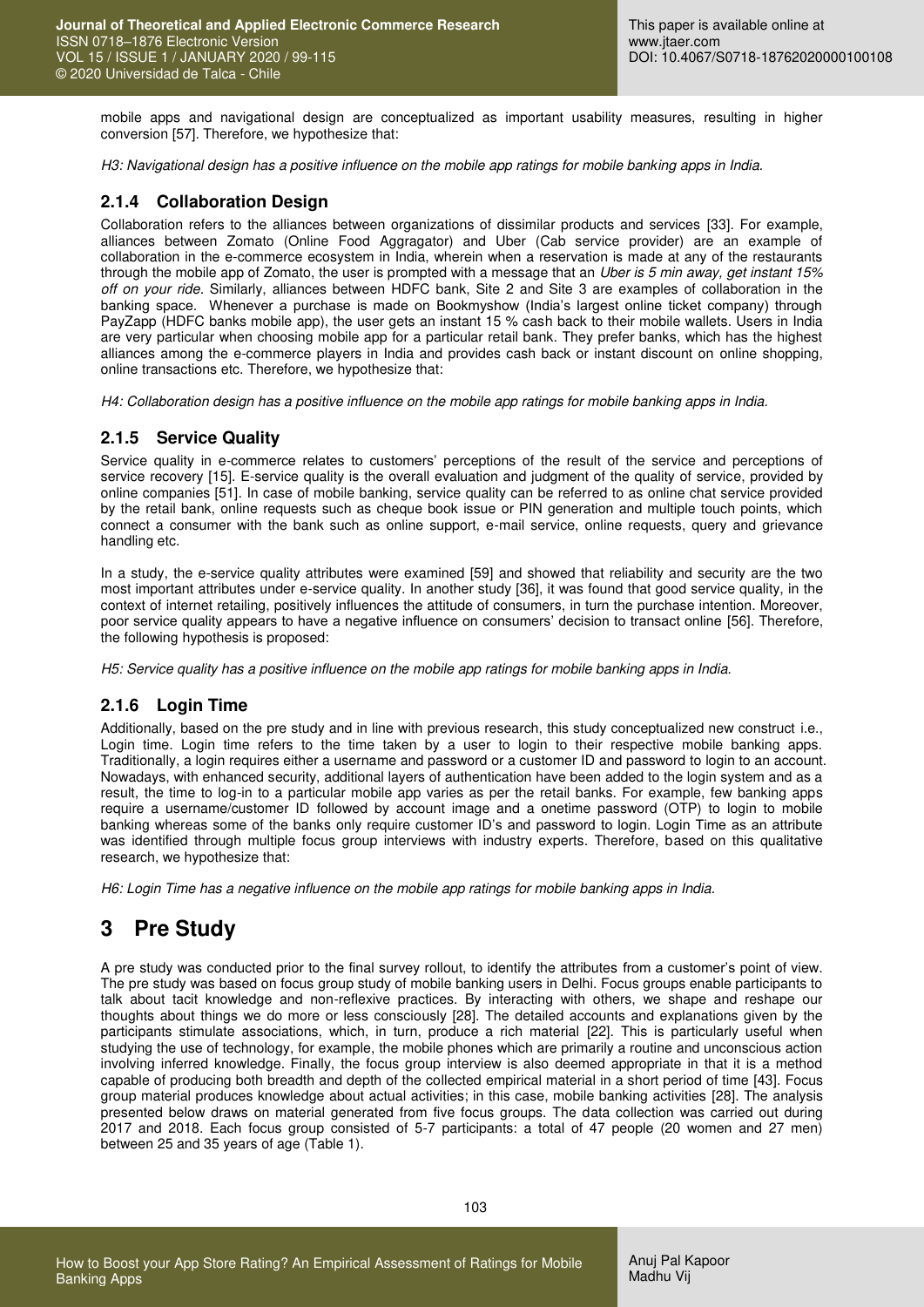The participants were post graduate students and working professionals from Delhi, India and were recruited in two rounds. The first round generated two focus group interviews, of which nine participants were women and fifteen, were men (Table 1). In the second round, three group discussions were moderated with eleven females and twelve males. The participants were rewarded with food coupons. The profiles of the five group members is shown in Table 2.

| Group<br>No. | Women | Men | Occupation                   | Age       |
|--------------|-------|-----|------------------------------|-----------|
|              | 4     |     | <b>Working Professionals</b> | 25-35     |
| 2            | 5     | 8   | <b>Working Professionals</b> | 25-35     |
| 3            | 4     | 3   | College students             | $25 - 28$ |
| 4            | 3     | 4   | <b>Working Professionals</b> | 18-25     |
| 5            |       | 5   | College students             | 25-28     |
| Total        | 20    | 27  |                              |           |

Table 1: Focus interview and group discussions

| Group<br>No.   | Women | Men | Occupation               | Age       | Mobile<br>banking<br>exp | Frequency of<br>use of<br>banking apps | Number of<br>apps<br>installed<br>(On an<br>average) | Frequency<br>of use of<br>apps, other<br>than<br>financial<br>apps |
|----------------|-------|-----|--------------------------|-----------|--------------------------|----------------------------------------|------------------------------------------------------|--------------------------------------------------------------------|
|                | 4     | 7   | Working<br>Professionals | $25 - 35$ | $> 2$ yrs                | Once in few<br>days                    | 13                                                   | Almost daily                                                       |
| $\overline{2}$ | 5     | 8   | Working<br>Professionals | $25 - 35$ | $3-4$ yrs                | Almost daily                           | 11                                                   | Almost daily                                                       |
| 3              | 4     | 3   | College students         | $25 - 28$ | $1-2$ yrs                | Once in few<br>weeks                   | 15                                                   | Almost daily                                                       |
| 4              | 3     | 4   | Working<br>Professionals | 18-25     | >2 yrs                   | Almost daily                           | 17                                                   | Almost daily                                                       |
| 5              | 4     | 5   | College students         | $25 - 28$ | $>3$ yrs                 | Once in few<br>davs                    | 23                                                   | Almost daily                                                       |
| Total          | 20    | 27  |                          |           |                          |                                        |                                                      |                                                                    |

#### Table 2: Profile of focus group members

Compliant with the aim of this paper, the interviews focused on how, when and why participants use mobile apps for financial transactions. A semi-structured interview guide was used to ensure consistency in the questions asked across the focus groups [43]. Initially, the participants were asked to freely describe and discuss the use of their smart phones for financial transactions. At different points, we raised specific questions like: HDFC What financial transactions do you carry out using your mobile apps?, *What makes your mobile banking app usage, a seamless experience a*nd *What factors are important from the stand point of carrying out financial transactions using mobile apps?*. The group sessions lasted between 45 and 60 min, and were recorded and fully transcribed. The moderator took notes throughout the sessions and these were transcribed afterwards.

Data were analyzed in an iterative process, alternating between data collection and analysis, often recommended in research focusing on social activities [2]. The analysis was conducted in four different phases. In the first phase, a systematic examination of the transcripts to identify individual items was conducted. During the first phase of the analysis, we searched for individual items for mobile apps and coded the items. Forty eight items of mobile attributes were identified in this phase of the analysis. In the second phase, we searched themes for each of the items [52]. The forty eight items were categorized under seven broad themes. In the third phase, we identified different ways in which the participants discussed how mobile app attributes of a particular retail bank affected them. During the fourth phase, mobile attributes identified through literature were combined with the ones identified through the focus group discussion and tested through a pilot study. Finally, a total of 6 themes and 33 items were identified (Table 4). Out of the six themes, five themes were related to the constructs, identified from pre-validated research namely visual, navigational, information, collaboration designs and service quality. A new construct was proposed in the study, i.e. Login Time. A series of focus interviews were also conducted, as a part of the pre study with the industry experts. The industry exerts were typically people from a mid management level to senor management level working with leading public and private sector banks in India. Login Time came as a variable, which was common across all interviews. One of the senior executive, working with a private sector bank during the interview quoted *Consumers now days prefer a higher login time for their mobile apps. They churn to other mobile apps, if they do not get a seamless experience with the mobile app. Login time, plays a crucial role here*. Login time refers to the time taken by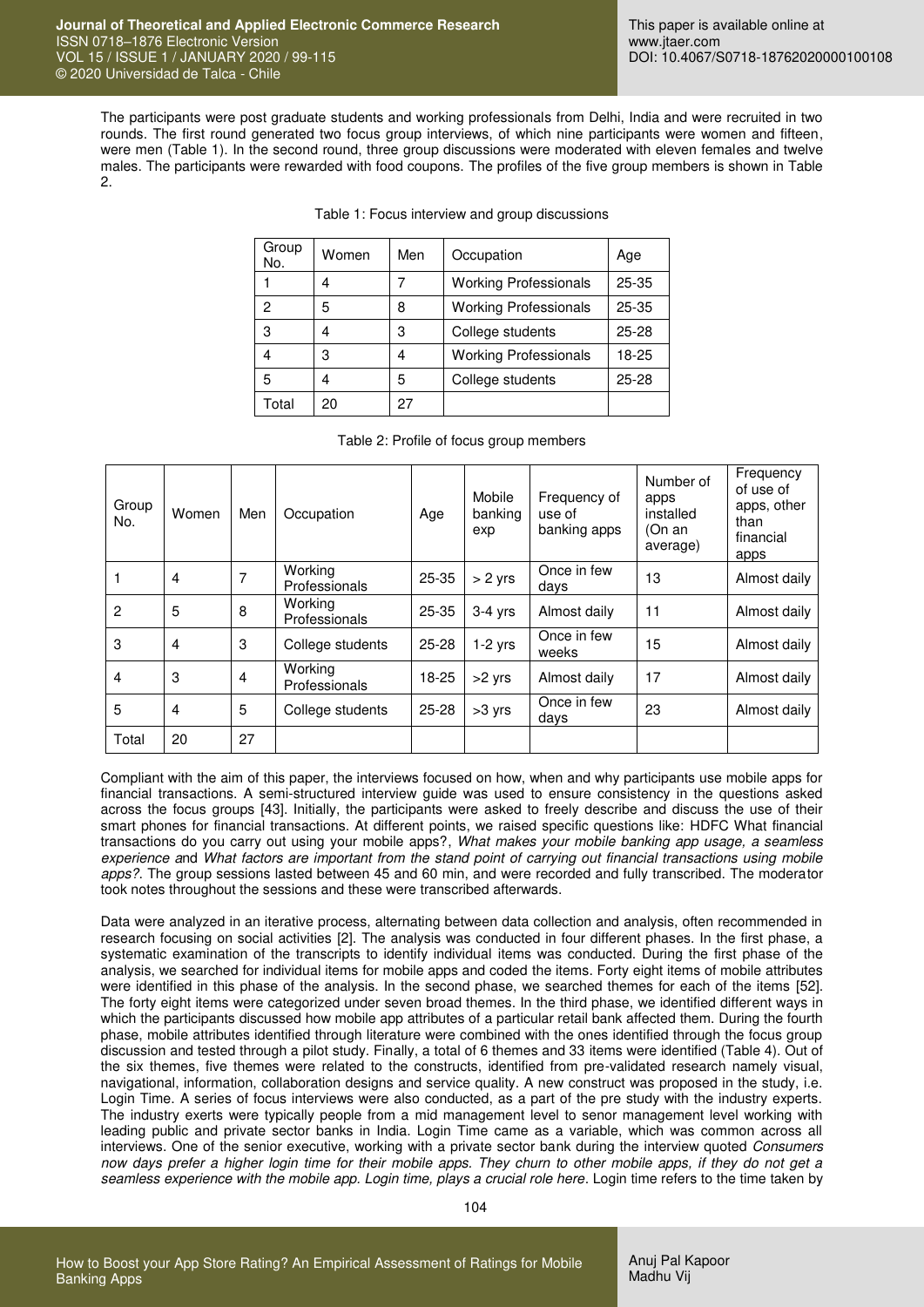a user to login to their respective mobile banking apps. Based on the pre-validated items under each construct and the items identified in the pre-study, a pilot test of 71 graduate level college students who had banked online through mobile apps in the last two week was then conducted to further test the format and the wording of the instrument. In summary, the mobile app attributes, emerging from this research phase consisted of items clustered under six constructs, categorized as below:

- 1. Visual design (6 items, alpha=0.79).
- 2. Information design (7 items, alpha=0.87).
- 3. Navigational design (5 items, alpha=0.83).
- 4. Collaboration design (5 items, alpha=0.82).
- 5. Service quality (5 items, alpha = 0.88)
- 6. Login time (5 items, alpha =  $0.71$ )

### **4 Conceptual Model**

The conceptual model guiding our study is shown in Figure 1. The research model was developed based on conceptual and empirical studies in related disciplines. The model posits that visual, navigation; information; collaboration; service quality and login time related mobile app attributes influence a customer rating for a particular mobile banking app to a significant level.



Figure 1: Research model

The mobile app attributes such as *visual, information, navigational, collaboration and service quality design* have been taken from existing literature, whereas *login time* has been identified through a series of personal interviews and focus group discussion with industry experts. Mobile app rating here is defined as a numeric number assigned to mobile banking apps for various retail banks in India on a scale of 5. A rating of 1-*3* is defined as a low rating whereas ratings between *4-5* are defined as high. The reviews are not considered as part of the ratings as the study only focuses on the numerical value, which is given on a scale of *1 to 5*.

## **5 Data and Methodology**

This section illustrates the sample, data collection method and instrument development along with assessing the measurement as well as the structural model.

### **5.1 Data Collection and Sample**

Our study employed a survey of smart phone users to gather data for hypotheses testing and to address research objectives. Before conducting the survey, we first considered the sample size. Earlier work [54], [55], suggested that the sample size for social science research should be greater than 15 times the number of predictors. There are 6 predictors in our model and the sample size should therefore be larger than 90. An invitation email with a link to the survey site was sent to 914 college students. In the beginning of the survey, respondents were asked whether they currently use mobile banking apps for their financial transactions. Respondents with a No were excluded from the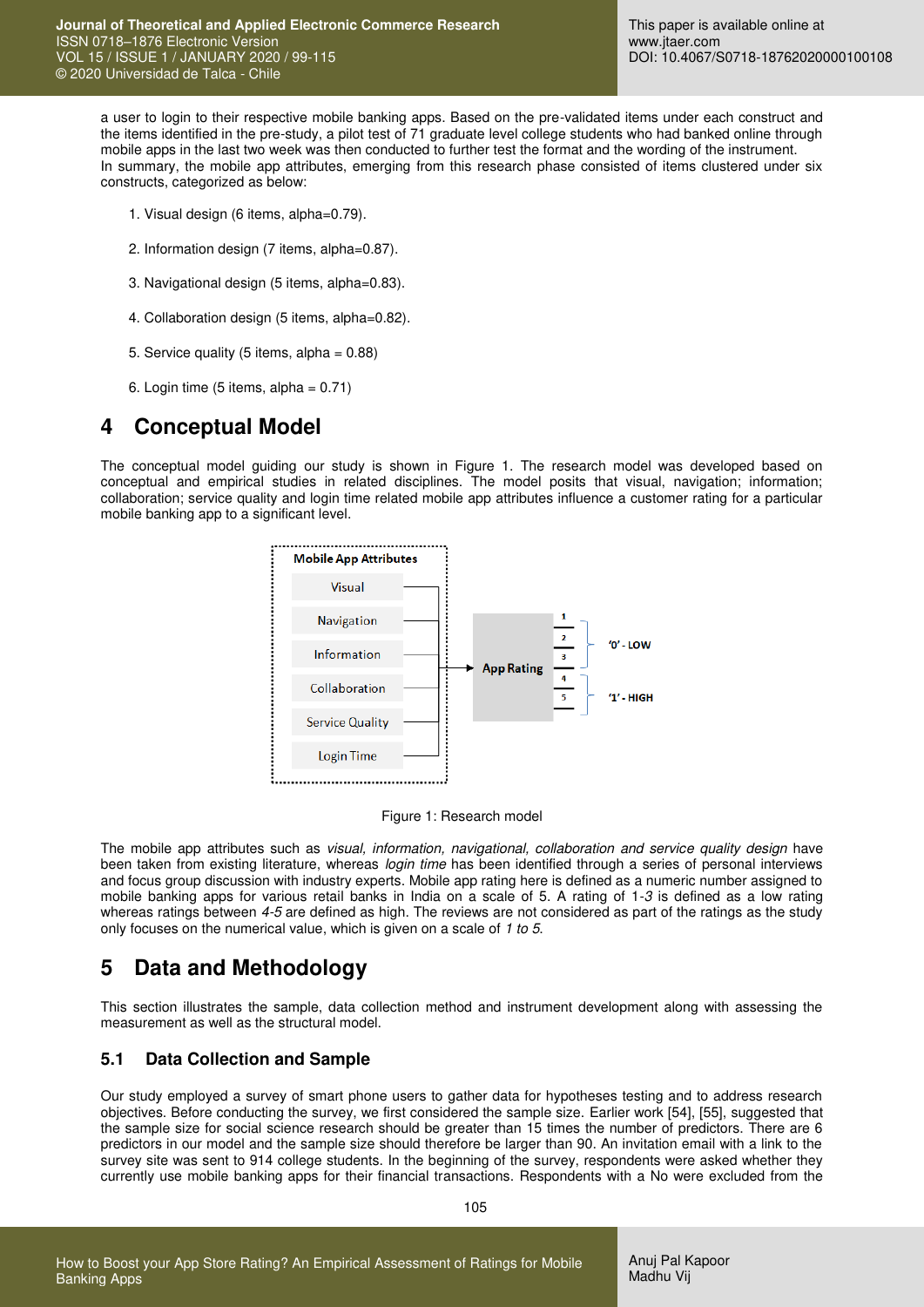study. We finally included 612 respondents for the survey. By excluding the nonusers, it ensured that all the remaining respondents were mobile banking users who had purchased food through mobile apps. The data collection lasted three weeks, beginning from February 2018.

A total of 396 responses were collected, which yielded a response rate of 55%. Each questionnaire was scrutinized and eliminated if it had too many missing values. There were a total of 53 incomplete responses, 32 respondents had only filled in the profile details and did not attempt the questionnaire whereas the remaining respondents (n=21) had answered only initial few questions and left the survey midway. As a result, 53 questionnaires were eliminated from the survey and finally, we obtained 343 valid responses (Table 3), which fulfilled the requirements of sample size mentioned above. Among them, 47% were female and 53% were male. A majority of respondents were aged between 23 and 32 years (69%). More than half (64%) held a bachelor's degree. Around 88 % of the respondents had savings account with four retail banks in India (HDFC, ICICI, Axis and SBI) and 68 % of the respondents had transacted using mobile apps in the last one month. The most commonly used mobile banking app was of HDFC Bank, State Bank of India (SBI, ICICI Bank and Axis Bank. Millennial were chosen as the sample for the study for four main reasons (1) The average age of mobile banking users in India, around 26- 30 years (2) Total mobile app downloads for banking institutes in India is highest for Millennial and (3) the total volume of transactions across the major mobile banking applications in India is the maximum for Millennial. Therefore, the propensity of Millennial toward mobile banking is more than any other consumer segment, thus we have taken Millennial as the sample for our study. More details about the demographics of the sample and banking behavior are presented in Table 1.

#### **5.2 Instrument Development**

Items to measure the focal constructs of the study were drawn from pre-validated research (Appendix A) and were modified based on the pre study to suit the specific context of the study. Specially, items of visual design were adapted from [34], [44]. Items of visual design reflect the visual appeal, size and color of fonts and aesthetics. Items of information design were adapted from [47] and captured menu options, content, account details, financial transactions and investment options. Navigational design items were taken from the study of [10]. It reflects the navigation bar and links to other pages etc. Items of service quality were taken from Clemes (2013), which relates to customer's perception of the result of the service and service recovery [15]. Items of collaboration design were adapted from Kapoor and Vij (2018), which measures the scale of alliances with other players in the industry. In the case of mobile banking, service options such as online cheque book request, *connect with an advisor* option, chatbots, *call me* option and online requests are some of the parameters for service quality. In [51], e-service quality as consumers overall evaluations and judgments of the quality of e-service provided by online companies.

| Demographics                  | Category                  | Frequency        | %    |
|-------------------------------|---------------------------|------------------|------|
| Gender                        | Male                      | 181              | 53%  |
|                               | Female                    | 162              | 47%  |
| Age (Yrs)                     | 18-21                     | 62               | 18%  |
|                               | $22 - 25$                 | $\overline{113}$ | 33%  |
|                               | 26-29                     | 124              | 36%  |
|                               | >29                       | 44               | 13%  |
| Education                     | Graduate                  | 112              | 33%  |
|                               | Post Graduate             | 218              | 64%  |
|                               | PhD or above              | 13               | 4%   |
| Occupation                    | <b>College Students</b>   | 343              | 100% |
| Mobile banking<br>experience  | < 1 year                  | 31               | 9%   |
|                               | 1-2 years                 | $\overline{74}$  | 22%  |
|                               | 2-3 years                 | 67               | 20%  |
|                               | >3 years                  | 171              | 50%  |
| Mobile apps<br>used (Banking) | <b>HDFC Bank</b>          | 93               | 27%  |
|                               | SBI (State Bank of India) | 82               | 24%  |
|                               | <b>ICICI Bank</b>         | $\overline{75}$  | 22%  |
|                               | Axis Bank                 | 53               | 15%  |
|                               | <b>Others</b>             | 40               | 12%  |
| Frequency of<br>usage         | Once a week               | 119              | 35%  |
|                               | Once in few weeks         | 113              | 33%  |
|                               | Once a month              | 88               | 26%  |
|                               | Once in few months        | 23               | 7%   |
| Level of usage                | <b>Static</b>             | 151              | 44%  |
|                               | Dynamic                   | 192              | 56%  |

Table 3: Demographic characteristics of respondents (N=343)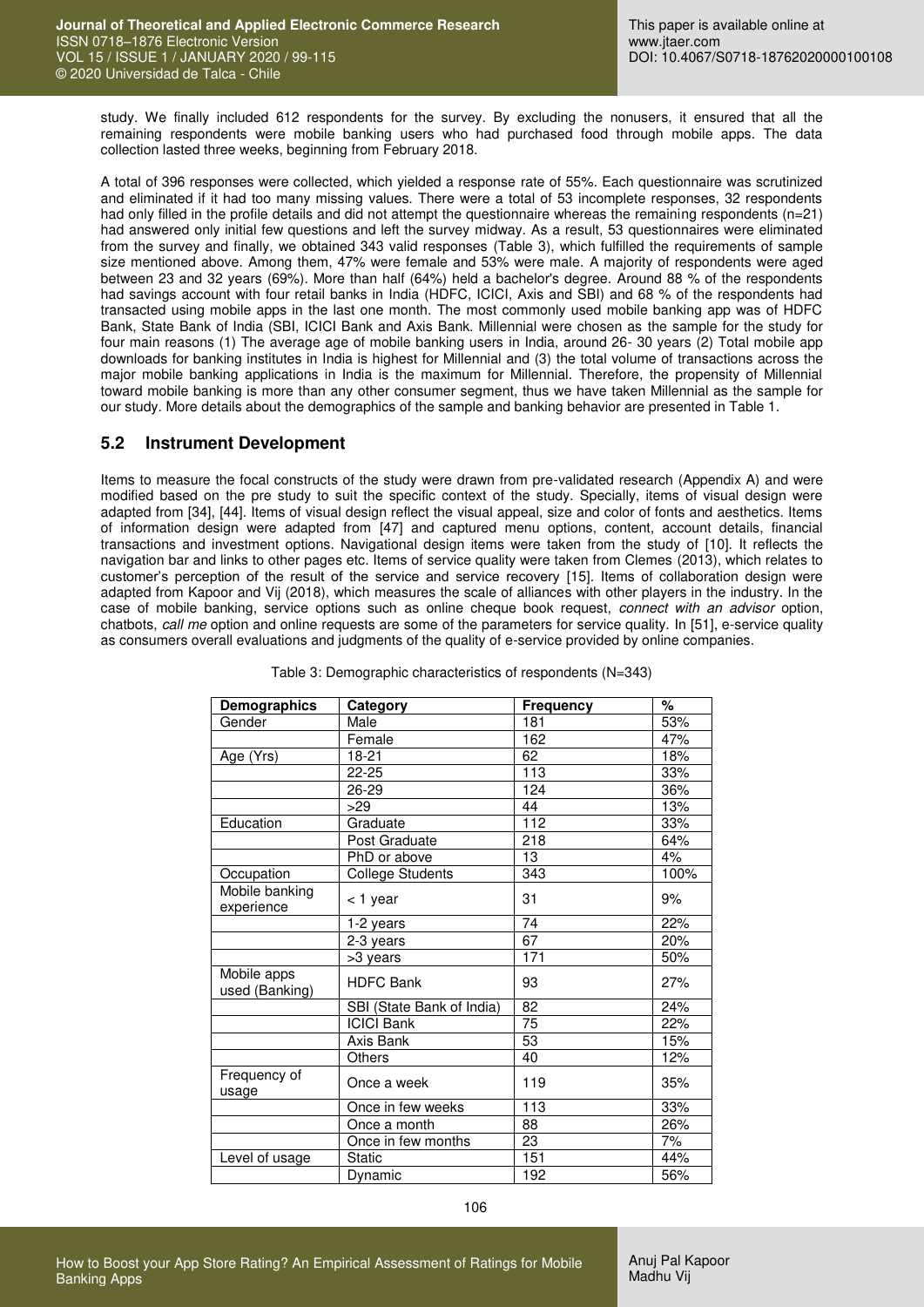### **5.3 Data analysis Technique**

After the data were collected and tabulated, a series of statistical assumptions were tested to ensure the appropriateness of the data for factor analysis. The results show that the most of the correlation matrices were greater than 0.04, and the anti- image correlation matrix illustrates that the majority of these values are close to zero. Bartlett's test of sphericity was high (7414.860) and the level of significance was low (0.0000). Moreover, the Kaiser-Meyer-Olkin value was 0.814. In [14], [31], the value is *meritorious*, which implies that the variables belong together and are appropriate for factor analysis [14]. As a result, the data was deemed appropriate for factor analysis.

A factor loading of +-0.05 was used as a guideline to identify significant factor loadings as +-0.05 produced a clearer structure and increased the robustness of the factor rotation [17]. In the present study, the results of the latent root criterion demonstrated that the 33 variables submitted for factor analysis were extracted to form six dimensions. These six dimensions explained 83.43% of the variation in the data. The six dimensions are (1) visual design, (2) navigational design, (3) information design, (4) collaboration design and (5) service quality and (6) login time.

### **5.3.1 Measurement Model**

The assessment of the reliability and validity constructs was done as per the recommendation made in [23], [26]. The collected data were processed and analyzed by statistical software package SPSS 23.0 and AMOS 18. The items used to measure each factor were tested for reliability by using Cronbach's alpha value of 0.70 as the cut-off point for exploratory research as suggested in [13]. In this study, all of the factors have a Cronbach's alpha values greater than 0.70. Next, the uni-dimensionality of each construct was assessed using confirmatory factor analysis (CFA). The fit measures considered in the study were: goodness of fit index (GFI), adjusted goodness of fit index (AGFI), Tucker-Lewis index (TLI), incremental fit index (IFI), and comparative fit index (CFI). As shown in Table 4, all the model-fit indices exceeded the respective common acceptance levels suggested by previous research, demonstrating that the measurement model exhibited a good fit with the data collected.

| Fit Indices  | Recommended value | Measurement model | Structural model |
|--------------|-------------------|-------------------|------------------|
| $x^2$ /df    | ≤ $3.00$          | 2.09              | 2.01             |
| CFI          | ≥0.90             | 0.956             | 0.947            |
| GFI          | ≥0.90             | 0.934             | 0.933            |
| <b>AGFI</b>  | ≥0.80             | 0.928             | 0.927            |
| IFI          | ≥0.90             | 0.949             | 0.938            |
| TH           | ≥0.90             | 0.939             | 0.931            |
| <b>RMSEA</b> | ≤0.08             | 0.048             | 0.044            |

Table 4: Fit indices for measurement and structural model.

Furthermore, another key reliability measures namely composite reliability (CR) and average variance extracted (AVE) were also computed for all constructs to assess their internal consistency. The values of composite reliability (CR) for all constructs were greater than 0.845 signifying that the proposed research model has reasonably good internal consistency. In addition to it, the average variance extracted (AVE) and composite reliability (CR) confirmed the convergent validity of all the constructs, as the values of CR are greater than AVE.

To examine discriminant validity, we followed the method suggested in [22], [23]. We compared the square root of the AVE of each construct and its correlation coefficients with other constructs. The results in Table 5 showed that the square roots of the AVEs were larger than the corresponding correlation coefficients, thus showing sufficient discriminant validity. In summary, the measurement model demonstrated adequate reliability, convergent validity, and discriminant validity.

|             | CR    | <b>AVE</b> | VIS   | <b>INF</b> | NAV   | COLL  | <b>SER</b> | ЫI    |
|-------------|-------|------------|-------|------------|-------|-------|------------|-------|
| VIS         | 0.785 | 0.665      | 0.815 |            |       |       |            |       |
| <b>INF</b>  | 0.912 | 0.881      | 0.565 | 0.938      |       |       |            |       |
| <b>NAV</b>  | 0.905 | 0.876      | 0.381 | 0.465      | 0.935 |       |            |       |
| <b>COLL</b> | 0.862 | 0.812      | 0.432 | 0.378      | 0.334 | 0.901 |            |       |
| <b>SER</b>  | 0.808 | 0.786      | 0.436 | 0.564      | 0.424 | 0.675 | 0.887      |       |
|             | 0.791 | 0.731      | 0.312 | 0.424      | 0.526 | 0.645 | 0.634      | 0.854 |

Diagonal elements are square root of AVE, others are correlation coefficients.

To examine the potential common method bias, we performed two statistical analyses to assess the severity of common method bias. First, a Harman's single-factor test suggested in [46] was conducted on the four constructs. We found that no single-factor emerged and the first factor accounted for 31.4% of the 78.3% explained variance. Second, the study conducted a CFA to assess the fit of a single-factor model (all items loading on one factor). The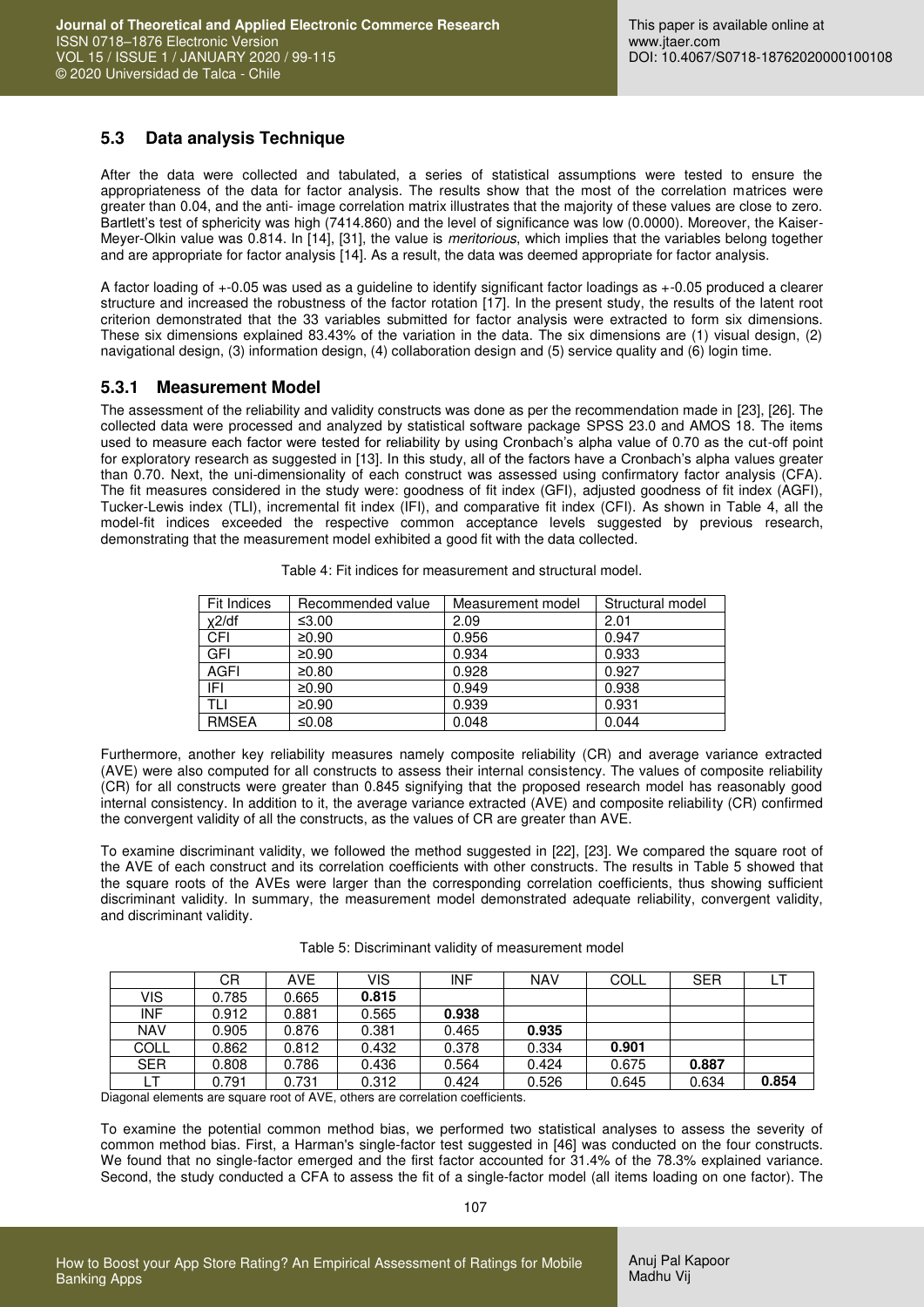single-factor model showed a very poor fit (x2/df=12.48, CFI=0.689, GFI=0.612, AGFI=0.55, NFI=0.618, TLI=0.488, RMSEA=0.312). Both tests confirmed the absence of common method bias.

### **5.3.2 Structural Model**

A similar set of fit indices was used to examine the structural model. Comparison of all fit indices, with their corresponding recommended values, provided evidence of a good model fit (χ2/df=2.01, CFI=0.947, GFI=0.933, AGFI=0.827, IFI=0.938, TLI=0.931, RMSEA=0.044). Thus, we could proceed to examine the path coefficients of the structural model.

Moreover, we checked multicollinearity by calculating the variance inflation factor (VIF). The resulting VIF values of all the regressions were all substantially below the cut-off values of 10 (the maximum value is 6.86), indicating no serious problems of multicollinearity. The testing of hypothesis was conducted using beta values for hypothesized paths at 5 % level of significance. The results in Fig. 2 show that all the hypotheses H1, H2, H3, H4, H5 and H6 are well supported. All the paths proposed are significant, with a p-value of less than 0.05.Information design positively affected app rating (β = 0.68, p <0.01), confirming H1 and explain a significant amount (78.8%) of variation in app ratings. Navigation design has a significant positive effect on app rating (β = 0.57, p <0.01, H2 supported). Collaboration design is positively associated with app rating (β = 0.36, p <0.01, H3 supported) followed by Service design (β = 0.27, p < 0.01, H5 supported) and visual design (β = 0.17, p < 0.01), H6 supported). Although the impact of visual design is positive, it had the least effect on app rating. Login-time had a significant negative effect on app rating ( $β = -0.48$ ,  $p < 0.01$ , H4 supported). Further, the explained variance of navigation design, collaboration design, login-time, service design and visual design was 72.4%, 61.3%, 54.8% and 44.2%, and 17.8% respectively.

### **5.3.3 Multivariate Analysis**

Followed by factor analysis, a logit model was used in this study to analyse Indian consumer's mobile banking decision due to the binary nature of the dependent variables. Logistic regression analysis is the most popular technique available for modeling dichotomous dependent variables [25], [27]. The literature on using logistic regression analysis for mobile banking behavior is sparse. However, there is an increasing trend in using logistic regression analysis in economic and behavioral research because of existence of many discrete variables. For example, in [5], it advises that the logistic regression is not only applicable to college enrollment, but also to behaviors such as college persistence, transfer decisions, and degree attainment. Moreover, in [14] a logit analysis is used to analyze the factors that contribute to bank switching behavior in New Zealand and China, respectively.

The dependent variable in our study, the rating for mobile banking app, is dichotomous. Therefore, the logit model is:

P(High app rating) =  $\pi(x) = \frac{e^{g(x)}}{1 + e^{g(x)}}$ 

and thus

P(Low app rating) = 1 -  $\pi(x) = \frac{1}{1 + e^{g(x)}}$ 

Where  $g(x)$  represents the independent: login time, visual design, navigation design, information design, and collaboration design and service levels.

Consumers' ratings for mobile banking apps are hypothesized to be affected by the following factors and can be implicitly written under the general form:

APPrating = f(LT, VD, ND, ID, CD, SL, error )

The discrete dependent variable, APPrating, measures the rating provided by users for their mobile banking apps. The dependent variable is based on the question asked in the mail intercept survey: *How do you rate your mobile banking app?* APPrating take a value of 1 if the respondent rates it above 3 and 0 otherwise. In the equation, LT is login time, VD is visual design, ND is navigation design, ID is information design, CD is collaboration, SL is service level and error is an error term.

# **6 Results and Findings**

The items used to measure each factor were tested for reliability by using Cronbach's alpha value of 0.70 as the cutoff point for exploratory research as suggested in [13]. In the present study, all of the factors have a Cronbach's alpha values greater than 0.70.

Logistic regression analysis was used to identify the factors that influence Indian consumer's decisions to rate a particular mobile banking app (see Table 6). In general, the model fitted the data very well (Chi-square=512.76367, P value = 0.0001, Degree of Freedom (df) = 22). The model explains 83.43% of the variance in the rating provided for mobile banking apps. The result for the significant decision factors are shown in Table 2.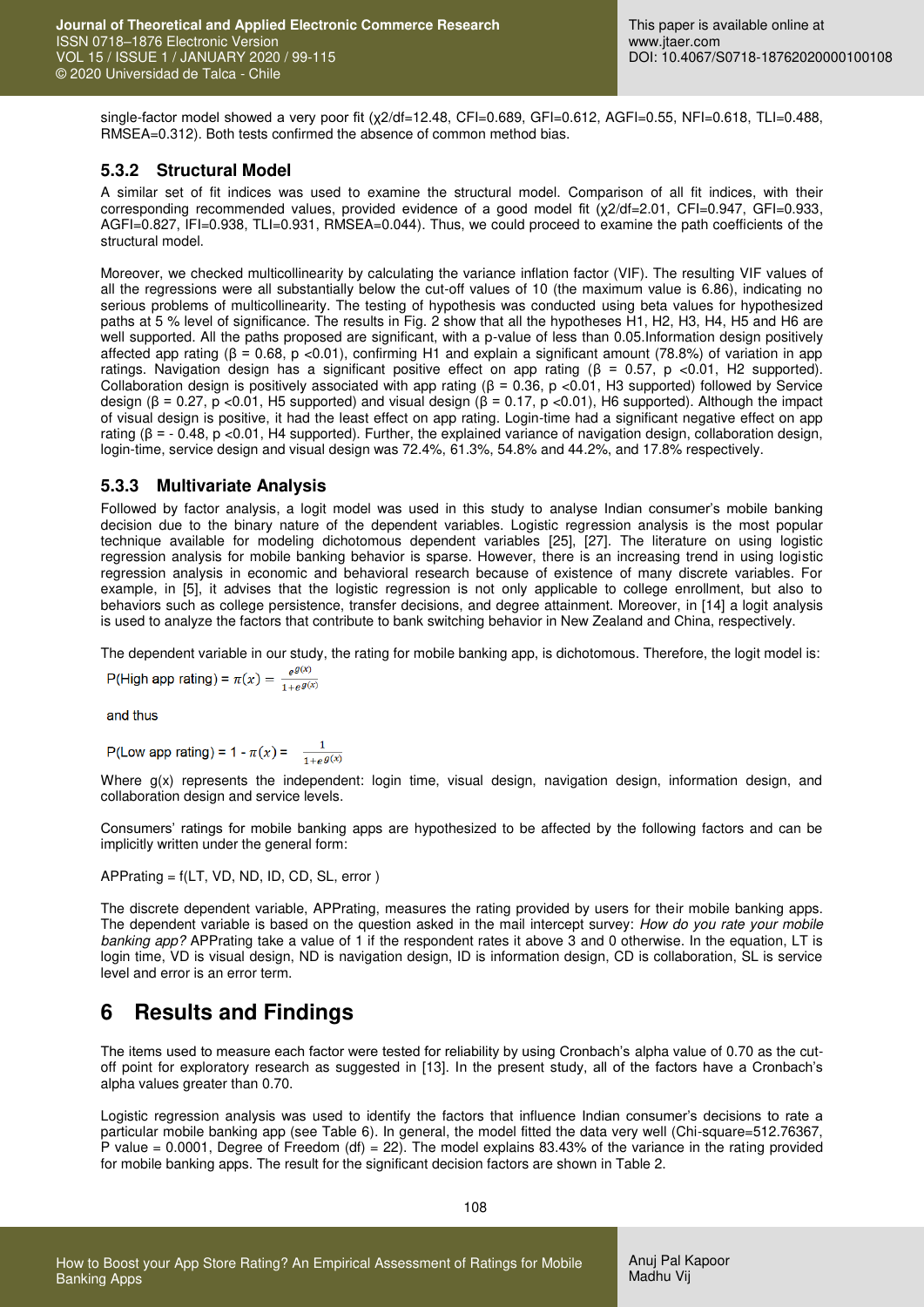The coefficient values for information design, navigation design and collaboration are significant at the 0.01 level of significance. Visual design, login time and service quality are significant at 0.05 level of significance. The results in Table 6 show that visual design, navigation design, information design, collaboration and service level have positive influences on Indian consumers' decision to rate a mobile banking app, providing support for hypothesis H1, H2, H3, H4, H5 and H6. The results also show that login time significantly influence Indian consumers' ratings for mobile banking apps negatively. Thus hypothesis H6 is supported.

Table 6: Logistic regression results (influencing factors on rating for mobile banking apps)

| Number of observations:    |              | 343         |                        |                  |
|----------------------------|--------------|-------------|------------------------|------------------|
| Log Likelihood function:   |              | $-83.14668$ |                        |                  |
| Restricted log likelihood: |              | -380.34164  |                        |                  |
| Chi-squared statistics:    |              | 497.64667   |                        |                  |
| Degree of freedom:         |              | 22          |                        |                  |
| Prob (ChiSqd>value):       |              | 0.00001     |                        |                  |
| McFadden R2:               |              | 0.8365108   |                        |                  |
|                            |              |             |                        |                  |
|                            | Coefficients | Std error   | Sig.                   | Marginal effects |
| Information design         | 3.12825      | 0.26126     | $0.0001$ "             | 0.5686           |
| Navigation design          | 2.41578      | 0.21638     | $0.0000$ ***           | 0.2861           |
| Collaboration              | 2.07976      | 0.18611     | $0.0004$ ***           | 0.3084           |
| Login time                 | $-1.51674$   | 0.19976     | $0.0196$ <sup>**</sup> | $-0.2937$        |
| Service quality            | 1.38713      | 0.23023     | $0.0228$ <sup>**</sup> | 0.4488           |

\* Statistically significant at p<0.05 level of significance

 $*$  Denote statistically significant at p<0.01 level of significance

| Factors            | Marginal effect | Ranking |
|--------------------|-----------------|---------|
| Information design | 0.5686          |         |
| Navigation design  | 0.2861          | 5       |
| Collaboration      | 0.3084          | 3       |
| Login time         | $-0.2937$       | 4       |
| Service quality    | 0.4488          | 2       |
| Visual design      | 0.1535          | 6       |

Table 7: Marginal effects of the decision factors.

Furthermore, marginal effect analysis was used to rank the six decision factors that have impact on consumers' rating for mobile banking apps, from the most important to least important. The marginal effects shown in Table 5 are calculated as the partial derivatives of the non-linear probability function evaluation at each variable's sample mean [38], [48]. The marginal effect also determines the marginal change in the dependent variable, holding other variables constant [38].

According to the results of marginal effect analysis in Table 7, information design has the maximum impact on consumers' rating for mobile banking apps. For example, a unit increase in the navigation design factor results in an estimated 56.86% increase in the probability of consumers rating the mobile app as *high*. Similarly, a unit increase in service quality results in 44.88% probability of a consumer rating a mobile banking app as *high*. Collaboration was ranked as the third most important decision factor followed by login time as the fourth decision factor, navigation was the fifth most important factor and lastly visual design was the least important factor while rating a particular mobile banking app.

# **7 Discussion, Conclusion and Implications**

With the increasing popularity of mobile apps, marketing scholars and practitioners have recognized that mobile apps are effective digital communication and consumer engagement tools [33]. To explore the role of mobile app in consumer engagement, the current study developed and empirically tested a model to examine the decision factors for rating mobile banking apps and subsequently to determine the order of importance of the factors that has impact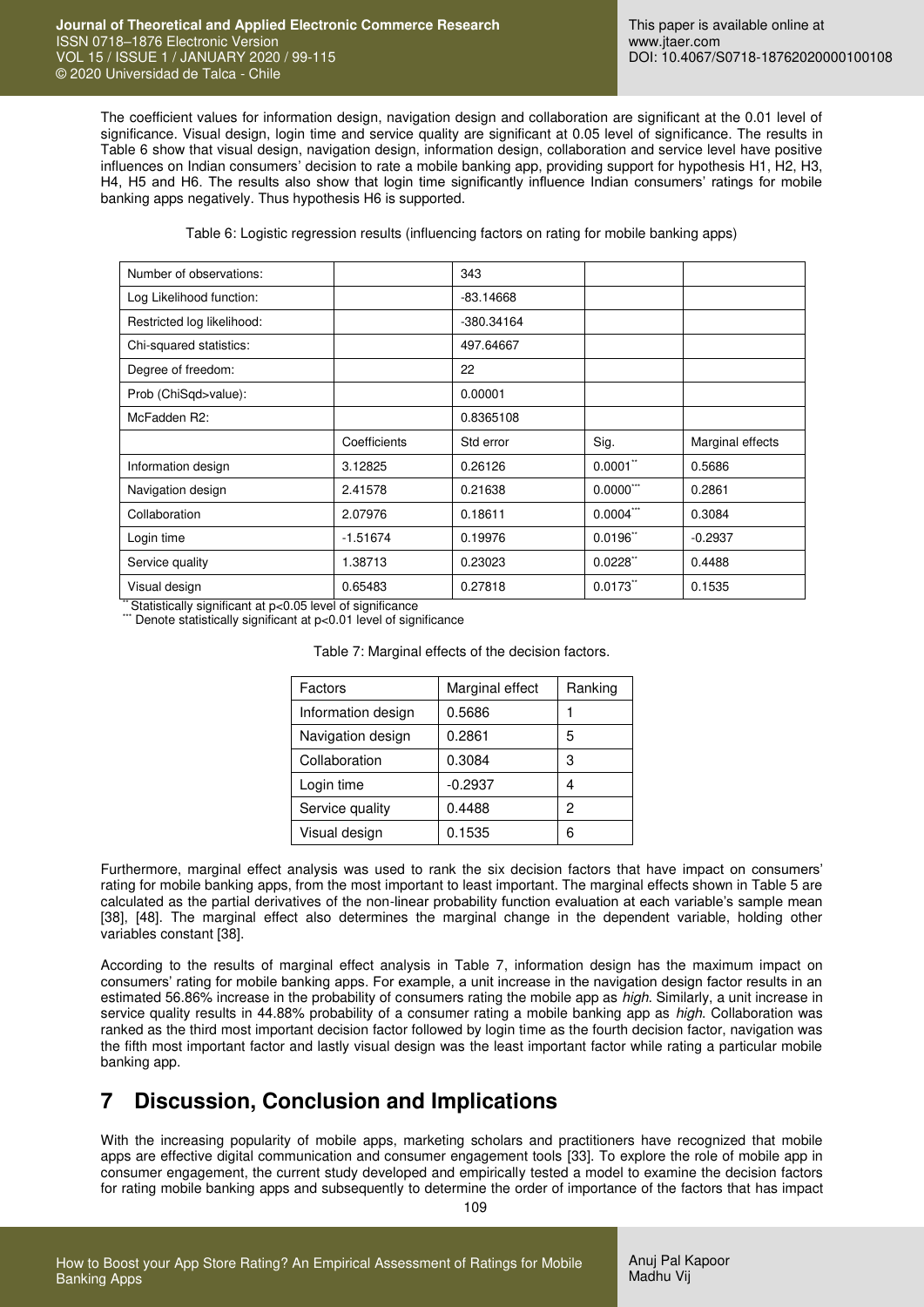on user's ratings for mobile banking apps in India. Specifically, we provided empirical evidence that visual, navigational, information, collaboration, service quality and login time has a significant effect on app rating.

The research also offers some valuable insights into the linkage between mobile app ratings and mobile app attributes for retail banking and the attributes consumers prefer while using mobile banking. This information can help retail banks to develop appropriate design strategies for their mobile interface and make the correct marketing decisions in order to retain their current customers and attract new customers.

This study indicates that information design has the strongest influence on the ratings of customers for mobile banking apps. This relation is consistent with other studies [37], [44], [60], who asserted that information quality positively influences a customer's purchase decision. Consumer expects accurate up-to date and comprehensive information on the mobile app. In case of mobile app for retail banks, information such as account statement, investment decisions, payment history, historic statements and portfolio monitoring etc are part of the information design. Customers prefer all relevant information under one roof i.e. mobile app. Thus, retail banks in India need to invest in providing relevant yet easy to understand information. The mobile app should be able to prompt users with real time information, in order to meet customers' rocketing expectation set by other industries.

The result of this study revealed that service quality had the second most influence on user ratings. It influences users' decision to transact online to a great extent. This result is consistent with a number of researchers regarding service quality as a priority and one of the primary concerns in e-commerce [6], [51], [59]. In an online banking context, the neglect of consumers' concerns and inquiries lead to customer dissatisfaction. Hence, retail banks need to offer a prompt and responsive query management system to customers' concerns, complaints and inquiries. For example, along with using communication channels such as e-mail or phone banking assistant, retail banks can also offer live customer support, similar to airlines or any of the e-commerce companies providing a more personalized service. Another aspect of service quality that retail banks should not overlook is the personalized online banking environment. Earlier work [59], claim that consumer loyalty and their online experience can be improved using a personalized, online banking environment. Hence, retail banks need to develop online marketing strategies to personalize banking environment in order to meet different consumers' needs and preferences. For example, in case of payment at multiple outlets such as restaurants or super markets, an easy to use scan-pay-order process could really speed up the transaction for a user and eventually enhance the service quality.

We found that in addition to information and service quality, collaboration design also significantly affects user ratings. Collaboration design refers to alliances between the retail banks and other e-commerce players in order to provide discounts or cash back. The positive relationship between collaboration and user satisfaction is consistent with the findings in [46], which asserted that consumers are driven by offers and discounts, provided by online retailers. Most of the retail banks have tied up with e-commerce players like Amazon, food aggregators like Zomato, cab service providers like Uber and many more. As a result of such collaboration, retail banks, allows consumers to avail a cash back or discount, making them transact using their respective mobile apps. Consumers always expect to save while shopping and college students especially do so since they depend largely on pocket money from their parents. An extra discount on the final purchase value is always appreciated. For example, HDFC bank mobile app in India, *PayZapp* has a tie up with cab service provider Uber, wherein a user gets 10 % cash back, whenever he/she uses Uber and makes a payment via PayZapp. Similarly, a user gets 25% cash back, whenever grocery is ordered online, through online retailer (Site 4). In [46], it was argued that a customer's propensity to choose a particular online retailer largely depends on the cash back being provided by the retailer. On the other hand, if no cash back or discounts are provided, consumers tend to use mobile apps of other players in the market. The working of mobile apps is fundamentally the same across retail banks in India, since mobile apps are primarily used for accessing account information and financial transactions. Therefore, alliances with other e-commerce players, resulting in discounts or cash backs becomes an important and determining element under collaboration design for customers. There are multiple retail banks that also have alliances with e-commerce players and offers discounts on using their mobile apps. However, a customer will only be influenced by a retail bank, if the discount being offered is on the product/service used/purchased by a consumer. For example, if a customer watches movie frequently, he/she would want to have offers on online ticket platform (Site 3). The customer would prefer to use mobile banking apps of retail banks, which offer discounts/cash back on Site 3. Therefore, it is important for online aggregators to understand the preferences of their customer base and create alliances with players, which are preferred by their customer base.

The results of this study also indicate that Login Time has a negative influence on user ratings. Higher the login time, lower the app ratings. Thus, retail banks should ensure that the login mechanism should be a smooth and prompt process. The findings suggest that consumers prefer to have mechanism in which, login to a mobile banking app is easy and less time consuming. Traditionally, a login requires either a username and password or a customer ID and password to login to an account. Nowadays, with enhanced security, additional layers of authentication have been added to the login system and as a result, the time to log-in to a particular mobile app varies as per the retail banks. For example, few banking apps require a username/customer ID followed by account image and a onetime password (OTP) to login to mobile banking whereas some of the banks only require customer ID's and password to login. Point worth discussion is whether enhanced securities counter balances a higher login time. Security is of paramount importance in financial applications. All banks have security measures in place in order to make mobile banking a safe experience for its users. Banks add additional layers of security such as two level and in some cases even a three level user authentication, before a user login to a particular mobile banking app. Respondents in the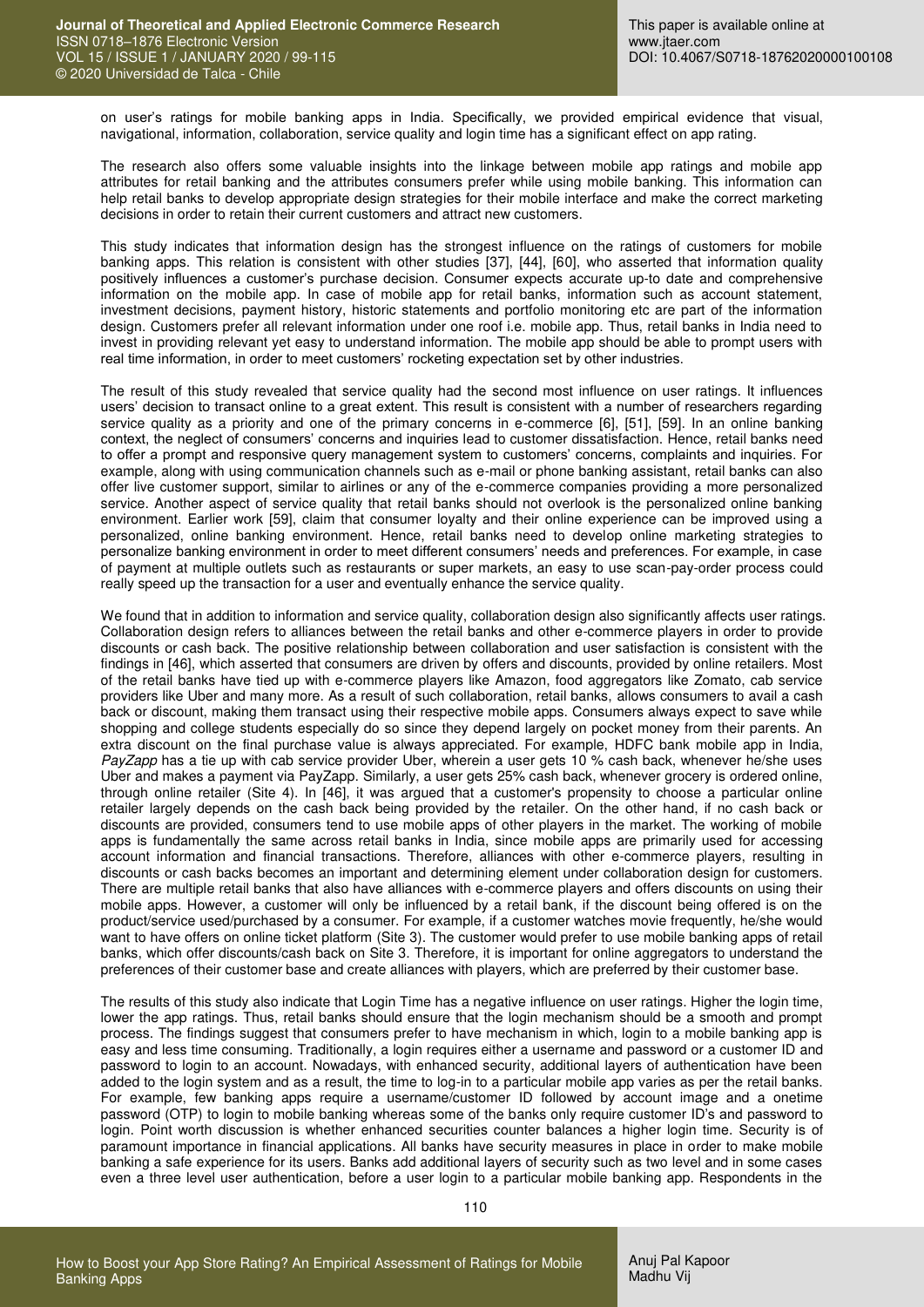study identified login time as an important factor for rating a particular mobile app. Respondents had given a lower rating to mobile apps with higher login time as compared to apps with a lower login time. If users are given a choice to choose between higher security vis-à-vis a lower login time, perhaps higher security would supersede lower login time. However, in order to give a seamless experience to the user, a higher login time can also not be ignored since it was identified that higher login time is a pain area for users.

If we compare the authentication process of Apple X series using face recognition, it takes seconds to authenticate a particular user and provided him/her with user access. The algorithm used behind apple's face recognition software is complex yet safe and time saving. It is a secured way of authentication and yet less time consuming. The idea is whether there exists a possibility, where systems can be designed wherein users login to their mobile banking apps in no time and yet does not compromise on the security aspect. Most of the Indian banks have a two level authentication process ensuring that security standards for these banks follow a specific standard. Therefore, a user would expect similar login time for banks with similar authentication process. It is of paramount importance for banks in India to come up with game changing design features such as face or voice recognition, which takes seconds to authenticate and identify a consumer and enables a consumer to login to his/her account in no time without compromising the security and privacy.

In terms of Navigation in a mobile app, it significantly influenced the user ratings as well. Navigational design refers to the transition for a customer from one page to another. For example, if user has to transfer an amount to a beneficiary, how easy it is to select the beneficiary, proceed with verification and transferring the money. Some banking apps enables you to select a beneficiary by providing details of the beneficiary and with the help of a OTP, the beneficiary is added and the amount is transferred whereas in some cases, you have to provide a profile password, even after login and then an OTP is received, in order to transfer the amount. A seamless transition between multiple pages is preferred by customers and influences their purchase decision to a great extent. The argument is supported in [59], which states that links to other web pages and seamless navigation experience improves customers experience and results in conversion. Effective navigation enables customers to transact quickly and make online payments in no time and enables a seamless payment experience as well.

Our study revealed that visual design also has a positive effect on user rating. Though visual design has the least effect on user rating, but the aesthetics are always important while designing a mobile app. Variables that are significant predictors of app ratings include fonts and color combinations used by the provider. Icons, images and pictures are associated with a higher rating. Results for the visual attributes indicate that visual designs that incorporate interactivity increase the appeal of internet sites [26]. Customers prefer mobile apps of retail banks with pleasant color combinations, handpicked icon used and images of individuals, they can relate to. The color combination used along with the font sizes also plays a very vital role in choosing a particular retail bank mobile app. This study makes several important contributions to research. First, to our knowledge, this study is one of the very few that has attempted to investigate the relationship between mobile app attributes and user ratings for retail banks. As noted earlier, extant research has focused on consumers' initial adoption and acceptance of mobile apps, and has seldom considered mobile app attributes, which is critical to a retail banks' success. In this regard, our study contributes to existing literature by providing new insights into mobile app attributes of retail banks and their effects on user ratings. Second, with the help of a series of focus group discussion with the users of mobile apps, a new dimension of login time was identified. Login Time is a construct which has evolved with technology and FinTech startups in India.

Third, prior studies on mobile app attributes largely ignored the operational aspects of mobile apps and focused more on the adoption levels. Previous research has mainly adopted Technology Acceptance Model (TAM) and Unified Theory Use of Technology (UTAUT) as a theoretical basis and investigated the roles of instrumental beliefs such as perceived usefulness and performance expectancy in determining mobile app attributes. However, mobile user is not only affected by perceived usefulness and performance expectancy which are extrinsic motivations, but also by mobile attributes, which is an intrinsic motivation. Lastly, the study measures the effect of mobile app attributes on user ratings. Prior studies have identified the effect of app attributes on using a particular mobile app, whereas present study identifies the effect of app attributes on actual user ratings.

From a managerial point of view, this study offers salient insights for retail banks and marketers regarding the retaining of existing users and facilitation of higher satisfaction and new user sign ups. Earlier, a user could only login to an account, where he/she had a savings or a current bank account. Nowadays, a user can login to mobile app of any bank, irrespective of whether the user has an account with the bank or not. With the emergence of cardless payment options, mobile wallets and e-wallets, a user can download a mobile app of any retail bank through the app stores and log-in to transact online. Although many of the practical implications have been discussed earlier in this section, our results highlight that retail banks need to take the functional characteristics of their mobile apps (e.g. visual, navigation, information, login time, service quality and collaboration) design, into consideration when encouraging users' continuance intention towards online transactions. Regarding information design, retail banks need to have an accurate and up –to- date information about products/services and digital touch points such as chat bots. The mobile app should offer a seamless navigation experience to the user. The service quality of a banking app needs to provide an Omni channel banking experience. For example, enabling customers to withdraw money at an ATM directly from their mobile app and allowing customers to complete a transaction without any further credentials or hassle. Regarding collaboration design, retail banks need to have relevant alliances with ecommerce

111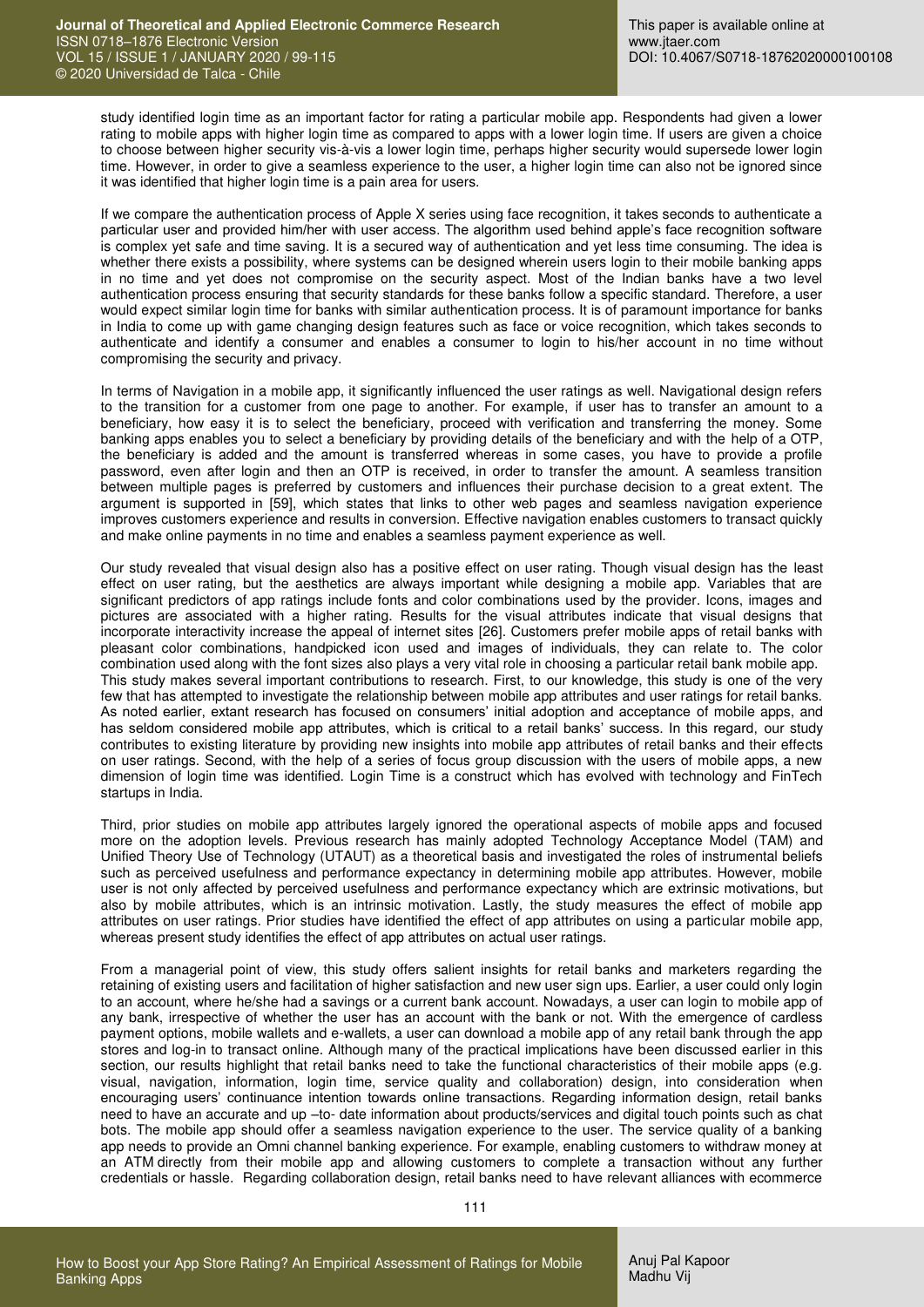players to offer discounts and cash back options for their users and improved app ratings. Dynamic filter options and multiple payment modes are preferred by customers, which retail banks should be cognizant of, while designing their mobile app. The color combination used along with the font sizes also plays a very vital role in choosing a particular service provider. Image quality help to develop immediate interactivity with the customer. It was brought out during the focus group discussion that customer have churned from one retail banking app to other, since the apps were not integrated well with e-wallets of e-commerce players such as Paytm etc in India. Therefore, retail banks need to focus on the navigation capabilities of their mobile app and need to make sure that they are integrated with all major payment gateways and e-wallets. The time taken to login to a mobile app is also a crucial attribute and influences the behavior of consumers to a great extent. Mobile apps with relatively less complex login procedure were preferred by users over the ones, with complex and time consuming login procedure. Therefore, visual, navigational, information, collaboration designs, service quality and login time are the key attributes which need to be factored in, while designing an effective mobile strategy and developing a user friendly mobile banking app.

## **8 Limitations and Avenue for Future Research**

Although this study has provided relevant and interesting insights to the understanding of consumers' user rating towards mobile banking apps in India, there are limitations associated with the research. The study has been conducted with methodological rigor, although the findings should be interpreted with caution. First, we conducted this research in India, where mobile commerce is developing rapidly but is still in its early stage. Thus, our results can only be generalized to other countries that have a developing mobile commerce market. Future research might focus on online shopping behavior of consumers using mobile apps of specific banks (e.g., online marketplaces shopped at, product categories, mode of preferred payments etc). The information obtained may offer additional and useful information to marketers, online retailers and retail banks.

Second, in addition to the six decision factors that impact on consumers' rating for mobile apps in this study, there may be other factors that may affect consumers' rating behavior. Financial applications are particularly sensitive to security issues and variables such as trust, security and privacy cannot be ignored while studying mobile banking apps. It would be interesting to see how variables such as safety, trust and privacy would influence the ratings of the mobile apps. Will security and privacy feature dominate over the design features? Future research should investigate other factors that may influence consumers' rating for mobile apps, such as product and service characteristics, trust and security issues. Third, the sample for this study was drawn from Delhi, India. The likelihood of online banking and the profile of consumers may vary if a survey is expanded to other geographic regions of India. Therefore, future studies needs to be conducted from different cities or different countries. This approach would allow for greater generalization of the results.

# **Acknowledgements**

We are truly grateful to Faculty of Management Studies, University of Delhi, India for providing us with a promoting environment to carry out our research. We are also grateful and acknowledge the support from Indian Council of Social Science Research (ICSSR), Delhi to APK for carrying out the research.

# **Website List**

Site 1: Amazon India [http://www.amazon.in](http://www.amazon.in/)

Site 2: Snapdeal [http://www.snapdeal.com](http://www.snapdeal.com/)

Site 3: Bookmyshow [http://www.bookmyshow.com](http://www.bookmyshow.com/)

Site 4: Big Basket [http://bigbasket.com](http://bigbasket.com/)

# **References**

- [1] App Annie. (2018, July) App market data. AppAnnie. [Online]. Available: https://www.appannie.com/en/insights/<br>[2] S. Bellman, R. Potter, S. Treleaven-Hassard, J. Robinson, and D. Varan, The effectiveness of branded mob [2] S. Bellman, R. Potter, S. Treleaven-Hassard, J. Robinson, and D. Varan, The effectiveness of branded mobile
- phone apps, Journal of Interactive Marketing, vol. 25, no. 4, pp. 191-200, 2011.
- [3] BCG. (2017, June) Encashing on digital: Financial services in 2020. BCG. [Online]. Available: [http://image](http://image-src.bcg.com/Images/BCG-Facebook-Encashing-on-digital-Jun-2017_tcm21-163357.pdf)[src.bcg.com/Images/BCG-Facebook-Encashing-on-digital-Jun-2017\\_tcm21-163357.pdf](http://image-src.bcg.com/Images/BCG-Facebook-Encashing-on-digital-Jun-2017_tcm21-163357.pdf)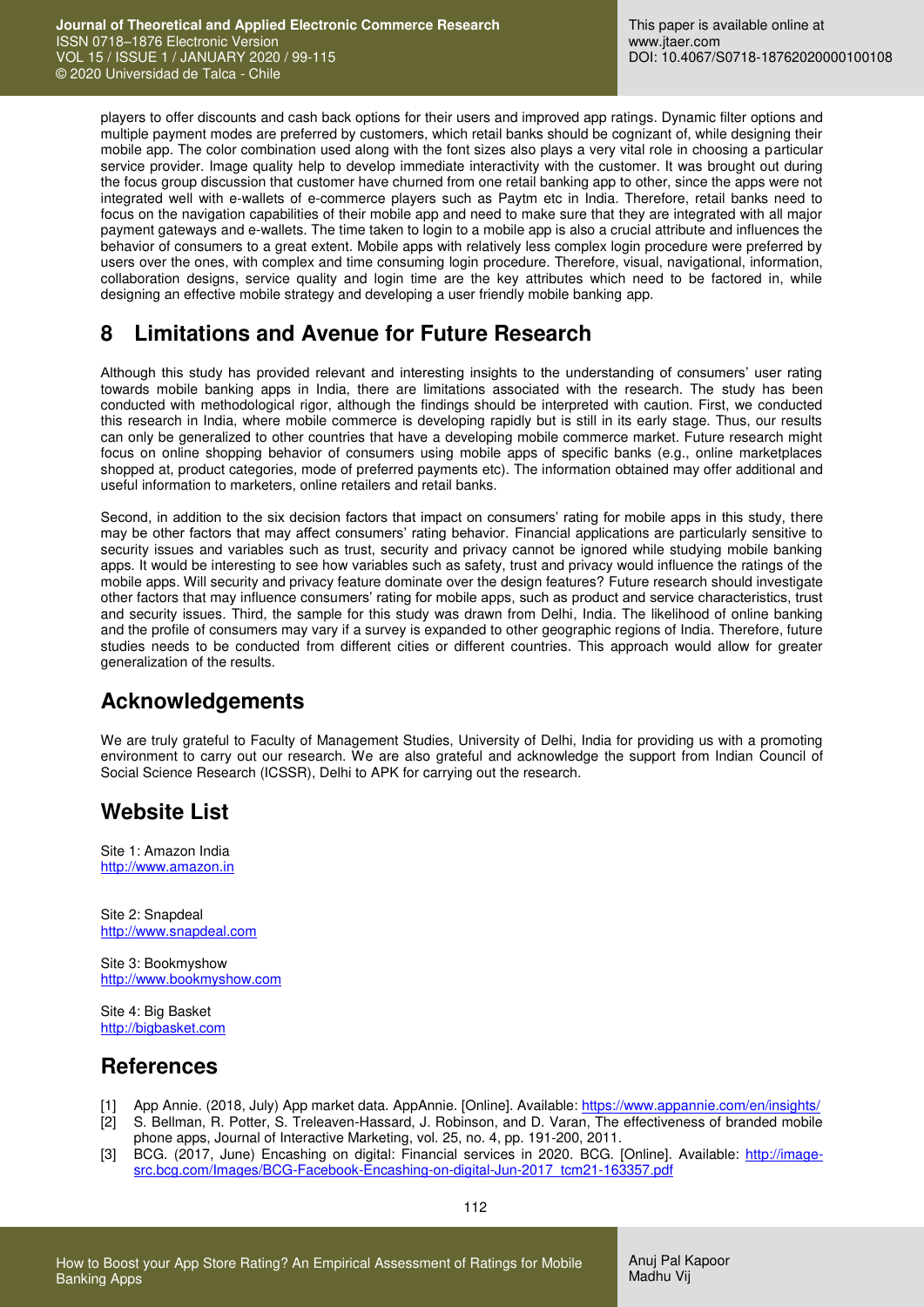- [4] J. Boase and R. Ling, Measuring mobile phone use: Self- report versus log data, Journal of Computed Mediated Communication, vol. 18, no. 4, pp. 508–519, 2013.
- [5] A.F. Cabrera, Logistic regression analysis in higher education: An applied perspective, in Higher Education: Handbook of Theory and Research (C Smart, Ed.). USA: Springer, 1994, pp. 225-256.
- [6] S. Cai and M. Jun, Internet users′ perceptions of online service quality: A comparison of online buyers and information searchers, Managing Service Quality, vol. 13, no. 6, p. 504, 2003.
- [7] B.J. Calder and E.C. Malthouse, Media engagement and advertising effectiveness, in Kellogg on Advertising and Media (B. J. Calder, Ed.). Hoboken, NJ: Wiley, 2008, pp. 1-36.
- [8] M. Castelli, L. Manzoni, L. Vanneschi, and A. Popovi, An expert system for extracting knowledge from customers' reviews: The case of amazon.com, inc., Expert Systems with Applications, vol. 84, pp. 117-126, 2017.
- [9] R. Centeno, V. Fresno and J. Chaquet, From textual reviews to Individual reputation rankings: Leaving ratings aside solving MPC task, Expert Systems with Applications, vol. 114, pp. 1-14, 2018.
- [10] I.C. Chang, P.C. Chou, R. Yeh, and H.T. Tseng, Factors influencing Chinese tourists' intentions to use the Taiwan medical travel app, Telematics and Informatics, vol. 33, no. 2, pp. 401-409, 2016.
- [11] C. Cheung, X. Shen, Z. Lee, and T. Chan, Promoting sales of online games through customer engagement, Electronic Commerce Research and Applications, vol. 14, no. 4, pp. 241-250, 2015.
- [12] C.J. Chou and C. Conley, Engaging experience: A new perspective of user experience with physical products, in Human Centered Design. HCD 2009. Lecture Notes in Computer Science, vol. 5619 (M. Kurosu, Ed.). Berlin, Heidelberg: Springer, 2009, pp. 31-40.
- [13] G.A. Churchill, A paradigm for developing better measures of marketing constructs, Journal of Marketing Research, vol. 16, no. 1, pp. 64-73, 1979.
- [14] M.D. Clemes, C. Gan and J. Zhang, An empirical analysis of online shopping adoption in Beijing, China, Journal of Retailing and Consumer Services, vol. 21, pp. 364-375, 2013.
- [15] J.E. Collier and C.C. Bienstock, Measuring service quality in E-retailing, Journal of Service Research: JSR, vol. 8, no. 3, p. 260, 2006.
- [16] G. Cui, H.K. Lui and X. Guo, The effect of online consumer reviews on new product sales, International Journal of Electronic Commerce, vol. 17, no. 1, pp. 39-58, 2012.
- [17] D. Cyr, M. Head and A. Ivanov, Design aesthetics leading to m-loyalty in mobile commerce, Informarion and Management, vol. 43, no. 8, pp. 950-963, 2006.
- [18] F. Davis, Perceived usefulness, perceived ease of use, and user acceptance of information technology, MIS Quarterly vol. 13, no. 3, pp. 319-340, 1989.
- <span id="page-14-0"></span>[19] H.A. Dmour, M. Alshurideh and F. Shishan, The influence of mobile application quality and attributes on the continuance intention of mobile shopping, Life Science Journal, vol. 11, no. 10, pp. 172-181, 2014.
- [20] Emarketer. (2016, November) Global mobile landscape: A country-by-country look at mobile phone and smartphone usage 2016. Emarketer. [Online]. Available: [https://www.emarketer.com/Report/Global-Mobile-](https://www.emarketer.com/Report/Global-Mobile-Landscape-2016-Country-by-Country-Look-Mobile-Phone-Smartphone-Usage/2001859)[Landscape-2016-Country-by-Country-Look-Mobile-Phone-Smartphone-Usage/2001859](https://www.emarketer.com/Report/Global-Mobile-Landscape-2016-Country-by-Country-Look-Mobile-Phone-Smartphone-Usage/2001859)
- [21] H. Fang, J. Zhang, Y. Bao, and Q. Zhu, Towards effective online review systems in the Chinese context: A cross-cultural empirical study, Electronic Commerce Research and Applications, vol. 12, pp. 208-220, 2013.
- [22] A. Fontana and J. Frey, Interviewing the art of science, Handbook Of Qualitative Research, vol 4, no. 7, pp. 361-376, 1992.
- [23] C. Fornell and D.F. Larcker, Evaluating structural equation models with unobservable variables and measurement error, Journal of Marketing Research, vol. 18, no. 1, pp. 39-50, 1981.
- [24] G. Ganu, N. Elhadad and A. Marian, Beyond the stars: Improving rating predictions using review text content, in Proceedings of the 12th international workshop on the web and databases, Rhode Island, 2009, pp. 1-6.
- [25] G.D. Garson. (2010, July) Logistic regression. Faculty. [Online]. Available: http://faculty.chass.ncsu.edu/ [garson/PA765/logistic.htm#assume](http://faculty.chass.ncsu.edu/%20garson/PA765/logistic.htm#assume)
- [26] S. Ghose and W. Dou, Interactive functions and their impact on the appeal of internet presence sites, Journal of Advanced Research, vol. 38, no. 2, pp. 29-43, 1998.
- [27] J.F. Hair, W.C Black, B.J. Babin, R.E. Anderson, and R.L. Tatham, Multivariate Data Analysis. New Jersey: Prentice Hall, 2006.
- [28] B. Halkier, Focus groups as social enactments: Integrating interaction and content in the analysis of focus group data, Quality Research, vol. 10, no. 1, pp. 71-89, 2010.
- [29] T. Hennig-Thurau, K.P Gwinner, G. Walsh, G and D.D. Gremler, Electronic word-of-mouth via consumeropinion platforms: What motivates consumers to articulate themselves on the internet? Journal of Interactive Marketing, vol. 18, pp. 38-52, 2004.
- [30] Y. Ji, J. Park, C. Lee and M. Yun, A usability checklist for the usability evaluation of mobile phone user, International Journal of Human-Computer Interaction, vol. 20, no. 3, pp. 207-231, 2016.
- [31] H.R. Kaiser and J. Rice, Little jiffy mark IV, Educational and Psychological Measurement, vol. 34, no. 1, pp. 111-117, 1974.
- [32] H. Kang, M.J. Lee and J.K. Lee, Are you still with us? A study of the post- adoption determinants of sustained use of mobile-banking services, Journal of Organizational Computing and Electronic Commerce, vol. 22, no. 2, pp. 32-159, 2012.
- [33] A.P. Kapoor and M. Vij, Technology at the dinner table: Ordering food online through mobile apps, Journal of Retailing and Consumer Services, vol. 43, pp. 342-35, 2018.
- [34] J.D. Kim and Y. Hwang, A study of mobile internet user's service quality perceptions from a user's utilitarian and hedonic value tendency perspectives, Information Systems Frontiers, vol. 14, no. 2, pp. 1-13, 2010.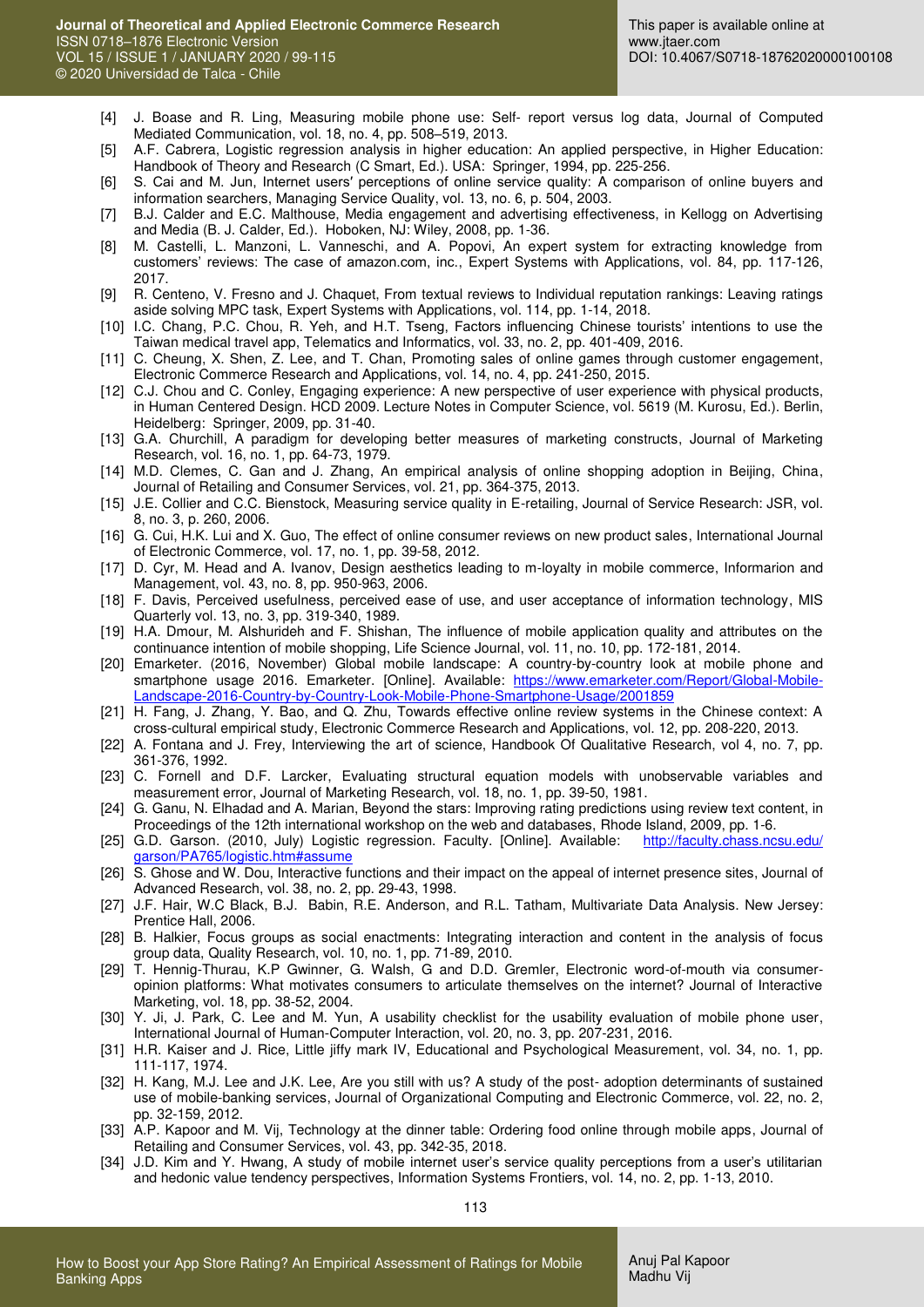- [35] K.C. Lee and N. Chung, Understanding factors affecting trust in and satisfaction with mobile banking in Korea: A modified DeLone and McLean's model perspective, Interacting with Computers, vol. 21, no. 5, pp. 85-392, 2009.
- [36] G. G. Lee and H.F. Lin, Customer perceptions of e-service quality in online shopping, International Journal of Retail & Distribution Management, vol. 33, no. 2, pp. 161-176, 2005.
- [37] C.W. Leung, S.C. Chi-Fai, F. Chung, and G. Ngai, A probabilistic rating inference framework for mining user preferences from reviews. World Wide Web, vol. 14, pp. 187-215, 2011.
- [38] T.F. Liao, Interpreting Probability Models: Logit, Probit, and Other Generalized Liner Models. London: Sage Publication, 1994.
- [39] H.F. Lin, An empirical investigation of mobile banking adoption: The effect of innovation attributes and knowledge based trust, International Journal of Information Management, vol. 31, pp. 252-260, 2010
- [40] A. Lipsman. (2014, June) Major mobile milestones in may: Apps now drive half of all time spent on digital. Comscore. [Online]. Available: [https://www.comscore.com/Insights/Blog/Major-Mobile-Milestones-in-May-](https://www.comscore.com/Insights/Blog/Major-Mobile-Milestones-in-May-Apps-Now-Drive-Half-of-All-Time-Spent-on-Digital)[Apps-Now-Drive-Half-of-All-Time-Spent-on-Digital](https://www.comscore.com/Insights/Blog/Major-Mobile-Milestones-in-May-Apps-Now-Drive-Half-of-All-Time-Spent-on-Digital)
- [41] A. Mollen and H. Wilson, Engagement, telepresence and interactivity in online consumer experience: Reconciling scholastic and managerial perspectives, Journal of Business Research, vol. 63, no. 9-10, pp. 919- 925, 2010.
- [42] M.M. Montoya-Weiss, G.B. Voss and D. Grewal, Determinants of online channel use and overall satisfaction with a relational multichannel service provider, Journal of the Academy of Marketing Science, vol. 31, pp. 448- 458, 2003.
- [43] D. Morgan, Focus Groups as Qualitative Research. London, New Delhi: Sage, Thousand Oaks, 1997.
- [44] F.F.H. Nah, W. Hong, L.Q. Chen, and H.H. Lee, Information search patterns in ecommerce product comparison services, Journal of Database Management, vol. 21no. 2, pp. 26-40, 2010.
- [45] N.G. Nayebi and A. Abran, A systematic literature review: Opinion mining studies from mobile app store user reviews, Journal of Systems and Software, vol. 125, pp. 207-219, 2016.
- [46] K. Peng, Y. Chen and K. Wen, Brand relationship, consumption values and branded app adoption, Industrial Management and Data Systems vol. 114, no. 8, pp. 1131-1143, 2014.
- [47] T. Peters, O. Tona and A. Popoviˇc, How system quality influences mobile BI use: The mediating role of engagement, International Journal of Information Management, vol. 36, no. 5, pp. 773-783, 2016.
- [48] R.S. Pindyck and D.L. Rubinfeld, Econometric Models and Economic Forecasts, third ed. New York: McGraw-Hill, 1991.
- [49] P.M. Podsakoff, S.B. MacKenzie, J.Y. Lee, and N.P. Podsakoff, Common method biases in behavioral research: a critical review of the literature and recommended remedies, Journal of Applied Psychology, vol. 88, no. 5, pp. 879-903, 2003.
- [50] G. Said, Understanding knowledge management system antecedents of performance impact: Extending the task-technology fit model with intention to share knowledge construct, Future Business Journal, vol. 1, no. 1/2, pp. 75-87, 2015.
- [51] J. Santos, E-service quality: a model of virtual service quality dimensions, Managing Service Quality, vol. 13, no. 3, p. 233, 2003.
- [52] E. Shove and M. Pantzar, Consumers, producers and practices understanding the invention and reinvention of nordic walking, Journal of Consumer Culture, vol. 5, no. 1, pp. 43-64, 2005.
- [53] Statistica. (2017) The number of smartphone users in India. Statista. [Online]. Available: <https://www.statista.com/statistics/467163/forecast-of-smartphone-users-in-india/>
- [54] J. Stevens, Applied Multivariate Statistics for the Social Sciences, 5th ed. London: Press, 2002.
- [55] A. Vance, C. Elie-Dit-Cosaque and D. Straub, Examining trust in information technology artifacts: the effects of system quality and culture, Journal of Management Information Systems, vol. 24, no. 4, pp. 73-100, 2008.
- [56] L.R. Vijayasarathy and J.M. Jones, Print and Internet catalog shopping: assessing attitudes and intentions, Internet Research, vol. 10, no. 3, p. 191, 2000.
- [57] J.D. Wells, J.S. Valacich and T.J. Hess, What signal are you sending? How website quality influences perceptions of product quality and purchase intentions, MIS Quarterly, vol. 35, no. 2, pp. 373-396, 2011.
- [58] M.S. Yadav and R. Varadarajan, Interactivity in the electronic marketplace: an exposition of the concept and implications for research, Journal of the Academy of Marketing Science, vol. 33, no. 4, pp. 585-603, 2005.
- [59] Z. Yang and M. Jun, Consumer perception of e-service quality: From internet purchaser and non purchaser perspectives, Journal of Business Strategies, vol. 19, no. 1, pp. 19-41, 2002.
- [60] T. Zhou, Understanding continuance usage intention of mobile internet sites, Universal Access in the Information Society, vol. 13, no. 3, pp. 329-337, 2014.